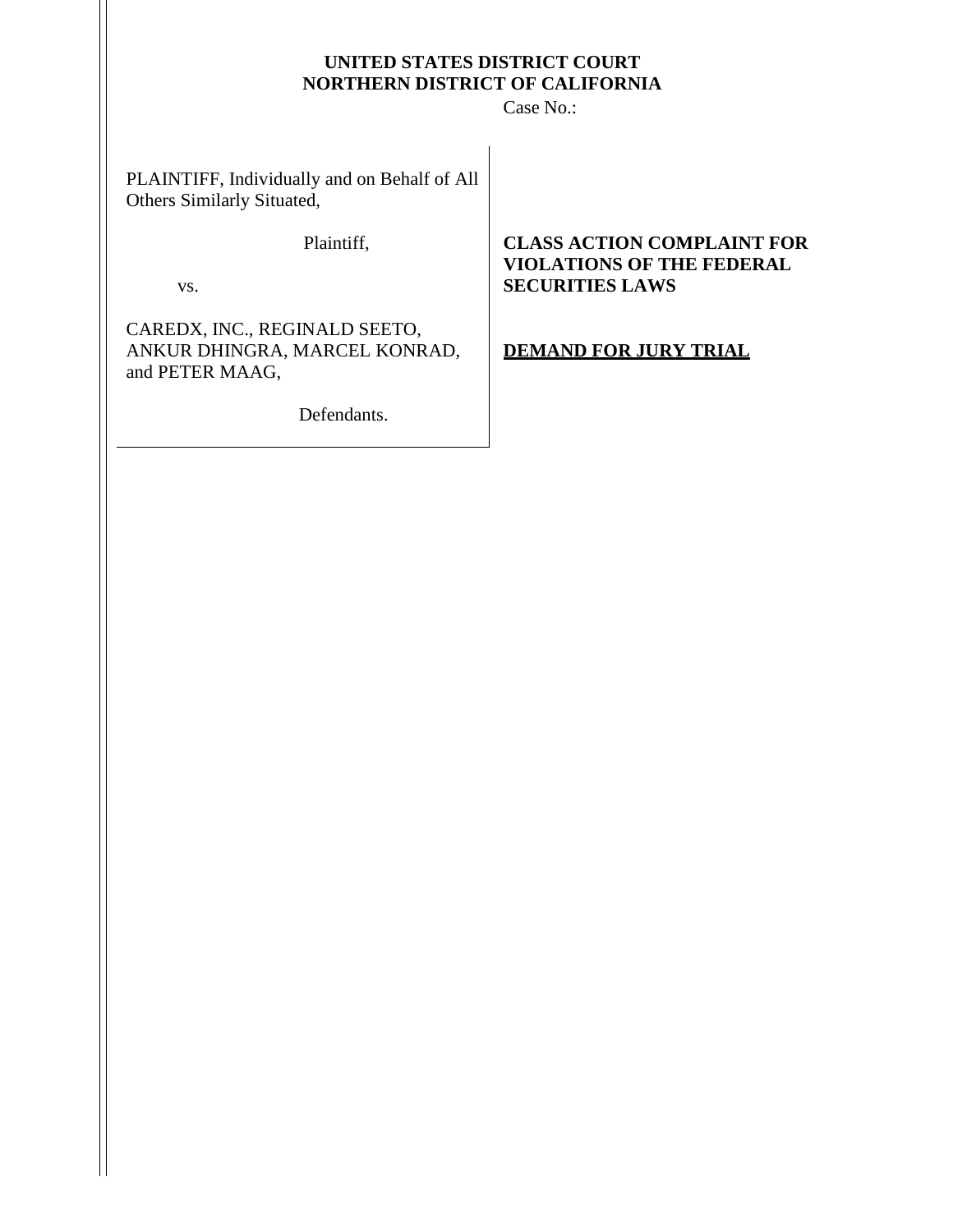Plaintiff, by and through its attorneys, alleges the following upon information and belief, except as to allegations concerning Plaintiff, which are alleged upon personal knowledge. Plaintiff's information and belief are based upon, among other things, its counsel's investigation, which includes, without limitation: (a) review and analysis of public filings made by CareDx, Inc. ("CareDx" or the "Company") with the U.S. Securities and Exchange Commission (the "SEC"); (b) review and analysis of press releases and other publications disseminated by Defendants (defined below) and other parties; (c) review of news articles, shareholder communications, conference calls, and postings on CareDx's website concerning the Company's public statements; and (d) review of other publicly available information concerning the Company and the Individual Defendants.

# **NATURE OF THE ACTION**

 $\overline{\phantom{a}}$ This is a federal securities class action on behalf of all persons or entities who purchased CareDx common stock between February 24, 2021, and May 5, 2022, inclusive (the "Class Period") against CareDx and certain of its officers (collectively "Defendants") seeking to pursue remedies under the Securities Exchange Act of 1934, 15 U.S.C. § 78a *et seq.* (the "Exchange Act").

 $\overline{1}$ CareDx is a diagnostics company that provides services and products to the organ transplant recipient community, offering diagnostic testing services, products, and digital healthcare software for transplant patients and care providers. The information gathered through the Company's surveillance and tests purportedly enables clinicians to make treatment decisions in the event of signs of organ rejection.

During the Class Period, testing services for kidney and heart transplant recipients  $\overline{\mathbf{u}}$ was by far the Company's largest segment, representing at least 85% of the Company's total revenues since the beginning of 2020. The Company's AlloSure<sup>®</sup> blood test for transplant recipients was, and is, the Company's primary source of revenue.

The Company received a higher payment for testing services from Medicare  $\Box$ reimbursement than from commercial payers. As a result, the number of tests for which the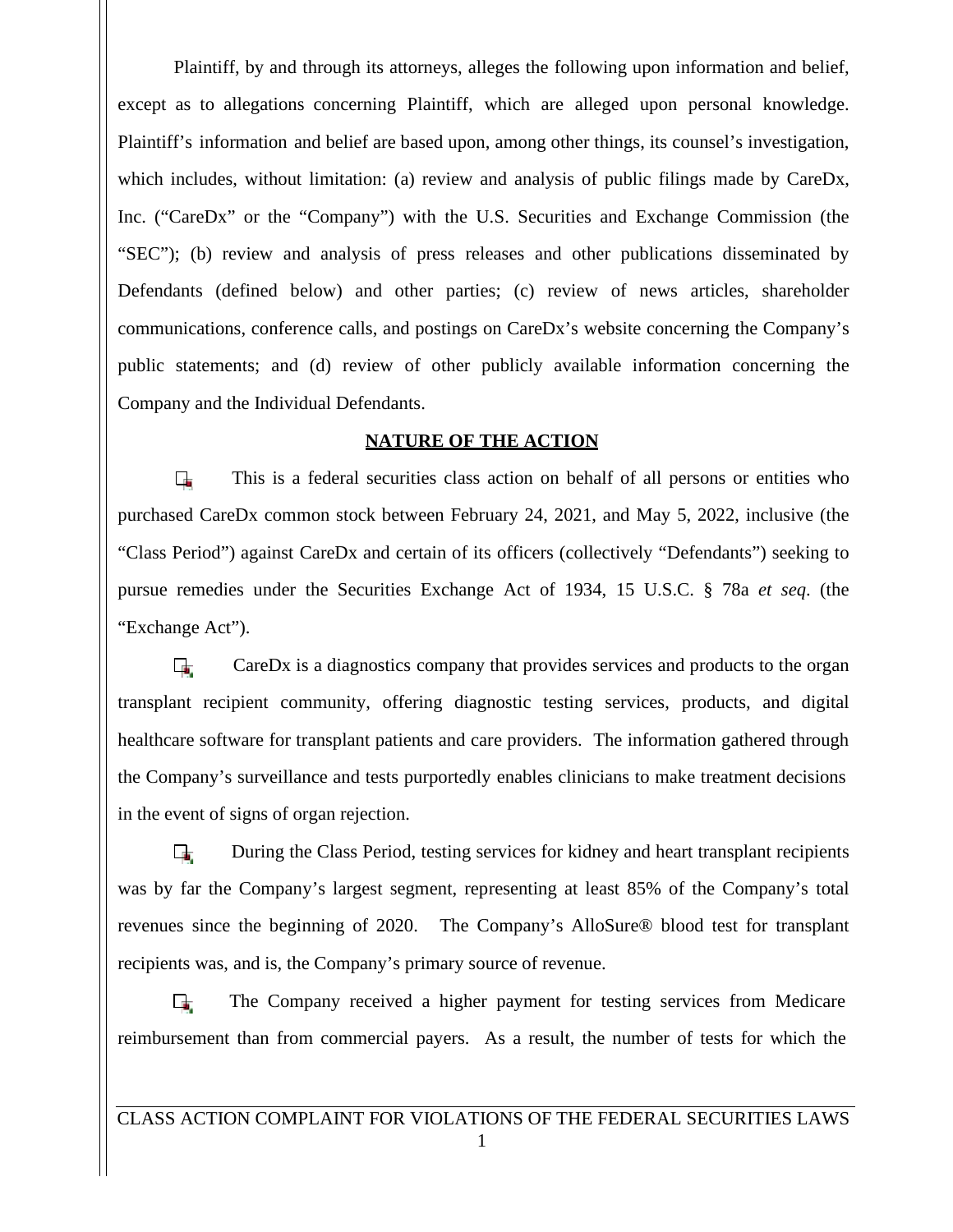Company was able to get Medicare reimbursement corresponded with the Company's reporting a higher average sales price ("ASP") for testing services. Although the Company did not specifically report ASPs during the Class Period, investors were able to easily calculate ASP by dividing testing service revenue by the number or volume of reported tests per financial reporting period.

Throughout the Class Period, CareDx reported growing revenue and strong demand П. in the Company's testing services segment. On February 24, 2021, the first day of the Class Period, Defendants reported a 51% year-over-year increase in total revenue, with testing services revenue increasing from \$104.6 million in 2019 to \$163.5 million in 2020. Defendants instructed investors during the Class Period that they "should be focused" on the testing services segment. Defendants presented the testing services segment as the Company's "growth driver" for which "demand continued unabated." Moreover, Defendants described the Company's testing services segment as having "a winning formula" that would allow the Company to capture a massive total addressable market ("TAM").

Defendants also emphasized to investors the success of the Company's RemoTraC  $\Box$ service – a remote, home-based, blood-drawing service that the Company launched in response to the Covid-19 pandemic – as part of the "winning formula." Investors were told throughout the Class Period that the RemoTraC service was a massive success that gave the Company the ability to "drive margins" for testing services.

 $\overline{\phantom{a}}$ Undisclosed to investors, however, throughout the Class Period, Defendants had engaged in a variety of improper and illegal schemes to inflate testing services revenue, including: (i) pushing protocols for surveillance of organ rejection through inaccurate marketing materials and in violation of Medicare standards; (ii) offering extravagant inducements or kickbacks to physicians and other providers; and (iii) improperly bundling expensive testing services with other blood tests as part of the RemoTraC service. These practices, and others, subjected CareDx to an undisclosed risk of regulatory scrutiny and rendered the Company's testing services revenue and demand reported throughout the Class Period artificially inflated. As a result, Defendants' positive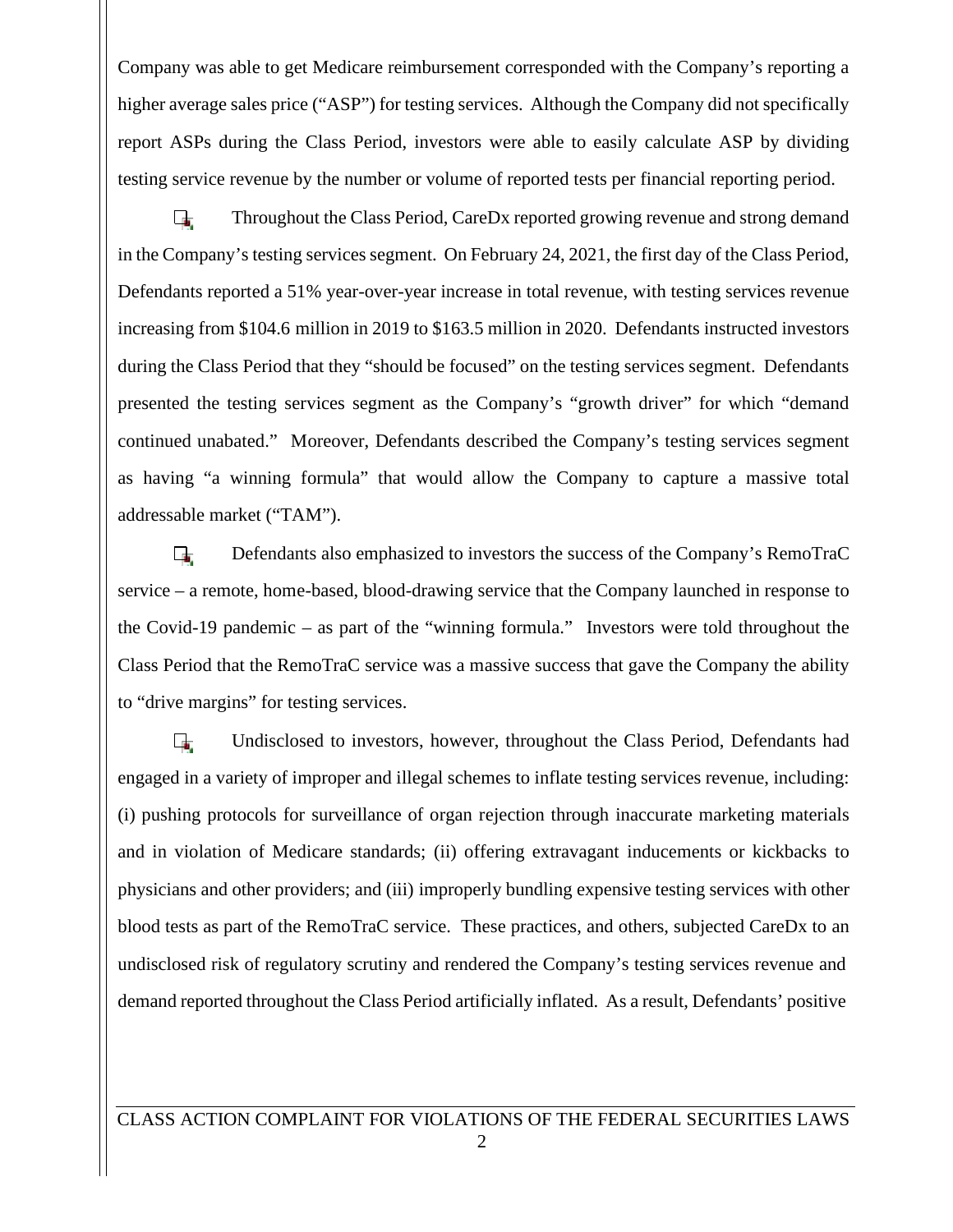statements about the Company's business, operations, and prospects were materially false and/or misleading and/or lacked a reasonable basis.

Investors began to learn the truth regarding Defendants' Class Period  $\overline{\phantom{a}}$ misrepresentations after the financial markets closed on October 28, 2021, when CareDx filed its quarterly report for the third quarter of 2021 on Form 10-Q with the SEC. Under the heading "United States Department of Justice and United States Securities and Exchange Commission Investigation," Form 10-Q revealed for the first time that CareDx was the subject of *at least three* government investigations. Specifically, the Form 10-Q reported (1) the Company had "recently received" a civil investigative demand ("CID") from the U.S. Department of Justice ("DOJ") requesting the Company produce documents in connection with the *DOJ's False Claims Act investigation*; (2) the Company received a subpoena from the *SEC* in relation to an investigation by the SEC "in respect to matters similar to those identified in the CID, as well as certain of our *accounting and public reporting practices*" and (3) the Company received an information request from an unnamed state regulatory agency (collectively "government investigations").

 $\Box$ In response to the disclosures of the government investigations, the price of CareDx shares declined more than 27% the next trading day, from a closing price of \$70.34 per share on October 28, 2021, to a closing price of \$51.00 per share on October 29, 2021.

The Company then remained silent on the status of the government investigations  $\mathbf{r}$ for several months. But investors learned more about the extent of the Company's misconduct and the nature of the government investigations on April 15, 2022, when the Company's former Head of Community Nephrology, Dr. Michael Olymbios, filed a complaint in California Superior Court<sup>1</sup> that provided extensive detail about: (1) Defendants' misconduct, including the use of RemoTraC to improperly bundle the Company's most expensive testing services, including AlloSure, with other blood tests, that led to the government investigations; (2) Defendants' knowledge of the misconduct throughout the Class Period; and (3) their attempts to conceal the

<sup>1</sup> *See Olymbios v. CareDx, Inc.*, Case No. 22-civ-01582 (Cal. Super. Ct. San Mateo Cnty.) (hereinafter, the "Olymbios Complaint").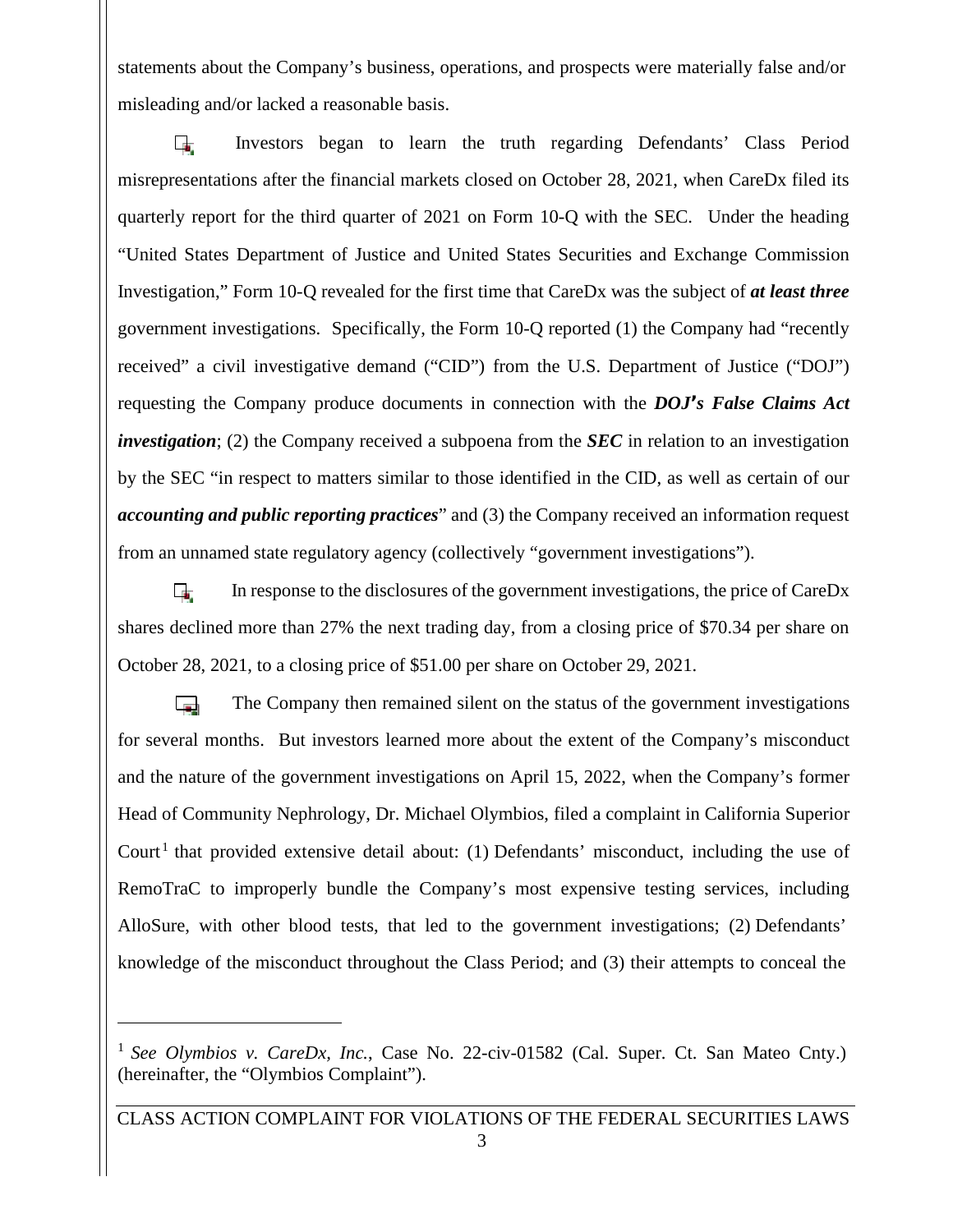misconduct. In response to the revelations in the Olymbios Complaint, the price of CareDx stock fell an additional 8% to close trading the next trading day, April 18, 2022, at \$32.55 per share.

Investors further learned the impact of Defendants' misconduct and the resulting  $\overline{\phantom{a}}$ government investigations on CareDx's business prospects after the markets closed on May 5, 2022. In connection with the announcement of the Company's results for the first quarter of 2022, Defendants reported testing service revenue that fell well short of analysts' expectations and yet another decline in ASP in which the Company's average price declined by approximately 4.9% versus the last quarter of 2021, or what one analyst described as "another big deterioration in price."

In response to these disclosures, the price of CareDx stock declined another 18.5%  $\overline{\phantom{a}}$ the following trading day, from a closing price of \$31.66 per share on May 5, 2022, to a closing price of \$25.87 per share on May 6, 2022.

As the market digested the disclosure of Defendants' misconduct, more than  $\overline{\phantom{a}}$ \$1 billion in shareholder value was erased.

As a result of Defendants' wrongful acts and omissions, and the precipitous decline  $\overline{a}$ in the market value of the Company's common stock when the truth was disclosed, Plaintiff and other Class members have suffered significant losses and damages.

#### **JURISDICTION AND VENUE**

The claims asserted herein arise under Sections 10(b) and 20(a) of the Exchange  $\overline{a}$ Act (15 U.S.C. §§ 78j(b) and 78t(a)) and Rule 10b-5 promulgated thereunder by the SEC (17 C.F.R. § 240.10b-5).

This Court has jurisdiction over the subject matter of this action pursuant to  $\overline{\phantom{a}}$ 28 U.S.C. § 1331, Section 27 of the Exchange Act (15 U.S.C. § 78aa).

Venue is proper in this Judicial District pursuant to 28 U.S.C. § 1391(b), Section  $\overline{\phantom{a}}$ 27 of the Exchange Act (15 U.S.C. § 78aa). Substantial acts in furtherance of the alleged fraud or the effects of the fraud have occurred in this Judicial District. Many of the acts and omissions charged herein, including the dissemination of materially false and misleading information to the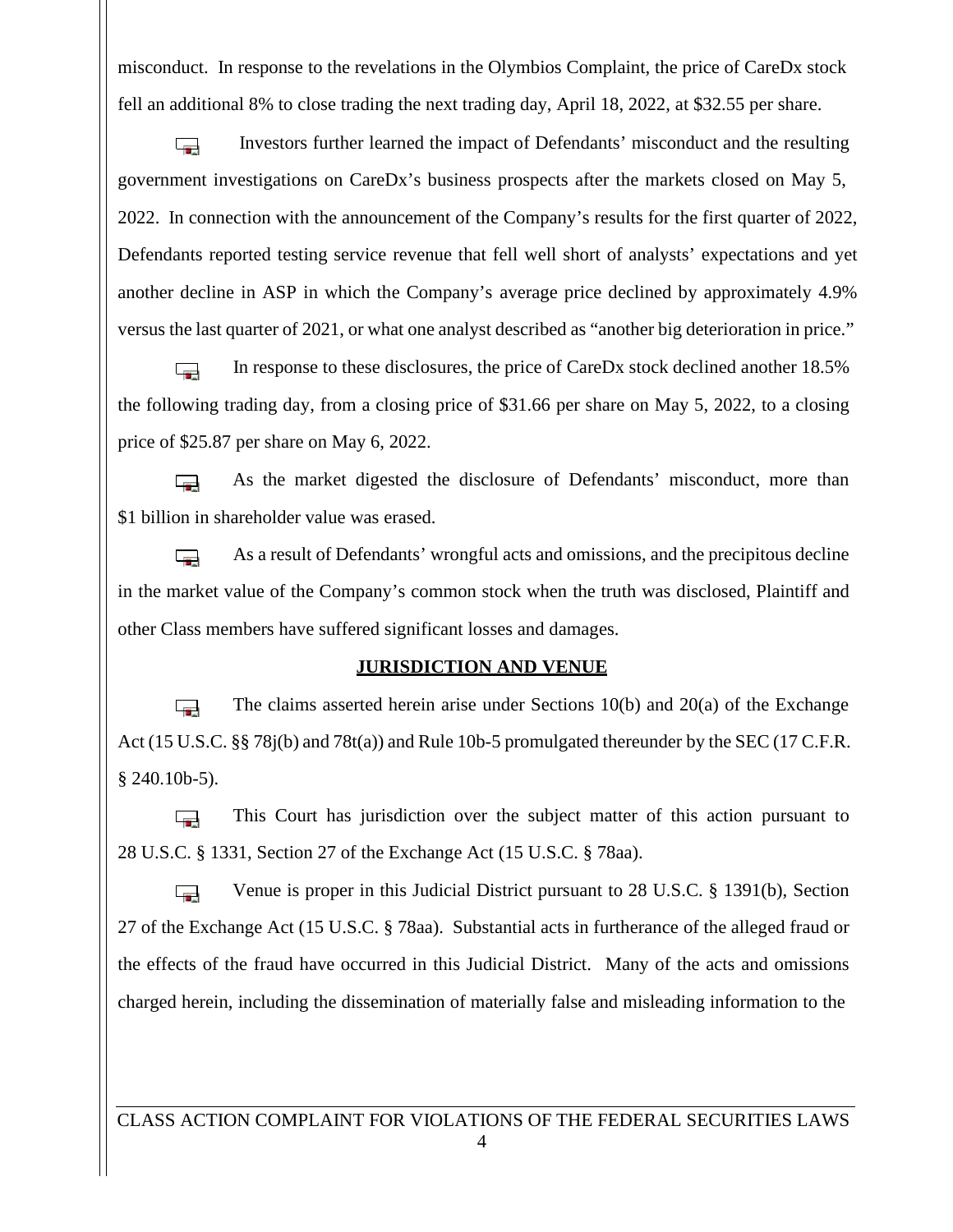investing public, and the omission of material information, occurred in substantial part in this Judicial District, as CareDx is headquartered in this District.

In connection with the acts, transactions, and conduct alleged herein, Defendants,  $\mathbf{r}$ directly and indirectly, used the means and instrumentalities of interstate commerce, including the U.S. Mail, interstate telephone communications, and the facilities of a national securities exchange.

#### **DIVISIONAL ASSIGNMENT**

Pursuant to Local Rule 3-2(c) and (d), this action should be assigned to the San  $\overline{\phantom{a}}$ Francisco or Oakland Divisions of this Court, as the Company is headquartered in San Mateo County, California.

## **PARTIES**

Plaintiff provides pension benefits for eligible members and beneficiaries related  $\overline{a}$ to construction workers and others in Flagler, Volusia, and Brevard counties in Florida. As of March 31, 2022, Plaintiff managed approximately \$54 million in assets on behalf of over 600 members. As set forth in the accompanying certification, incorporated by reference herein, Plaintiff purchased CareDx common stock during the Class Period and suffered damages as a result of the federal securities law violations and false and/or misleading statements and/or material omissions alleged herein.

Defendant CareDx is incorporated under the laws of Delaware with its principal  $\overline{\phantom{a}}$ executive offices located in South San Francisco, California. CareDx's common stock trades on the Nasdaq Stock Market (the "NASDAQ") under the ticker symbol "CDNA."

Defendant Reginald Seeto has served as CareDx's President since 2018 and CEO  $\overline{a}$ and member of CareDx's Board of Directors ("Board") since November 2020.

Defendant Ankur Dhingra ("Dhingra") has served as CareDx's Chief Financial  $\overline{a}$ Officer ("CFO") since March 2021.

Defendant Marcel Konrad ("Konrad") was CareDx's Interim CFO from January  $\overline{\phantom{a}}$ 2021 to March 2021, and then served as the Senior Vice President of Finance & Accounting until leaving the Company in July 2021.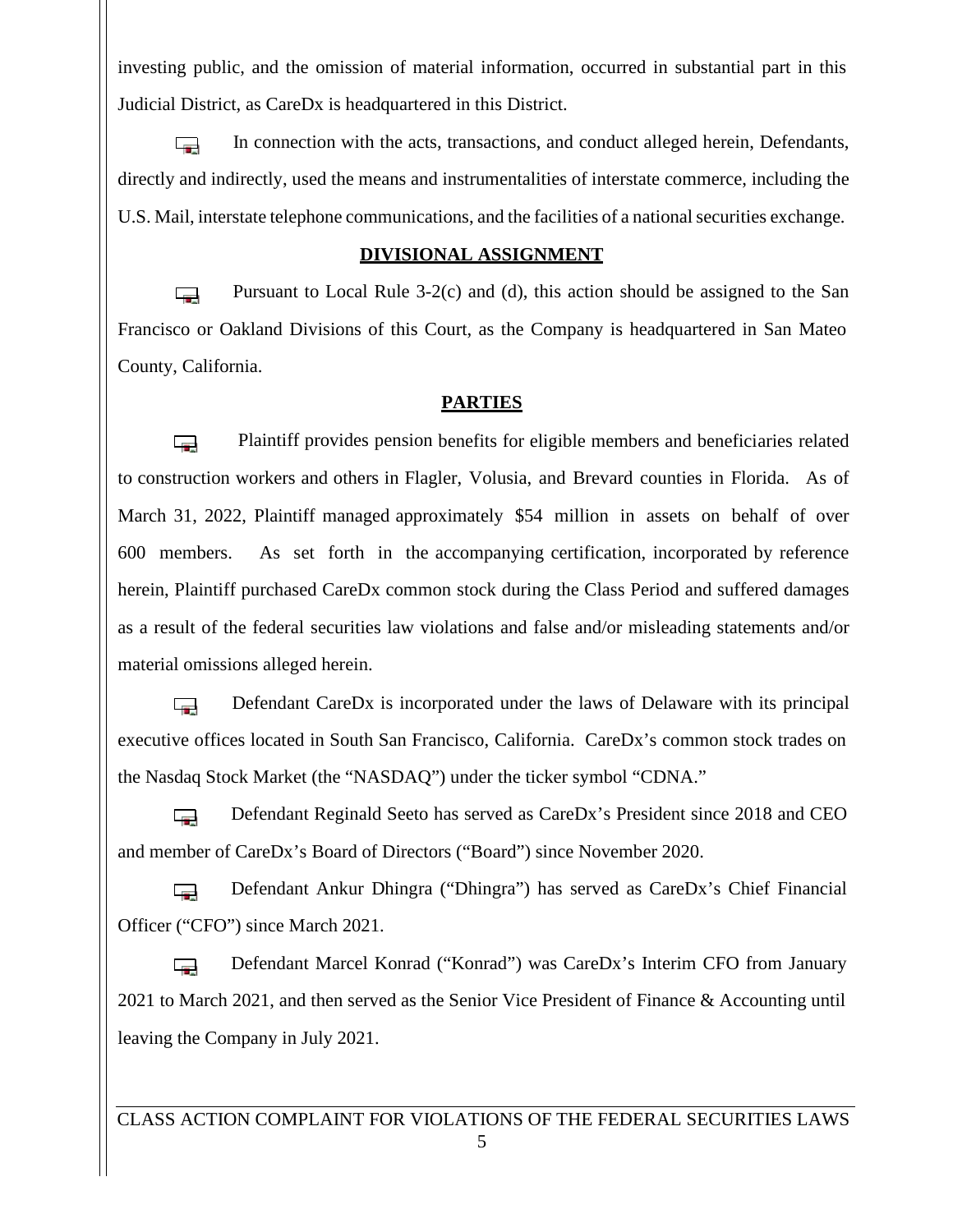Defendant Peter Maag ("Maag") was CareDx's President from 2012 to 2018 and  $\overline{a}$ served as the CEO from 2012 to November 2020 and Chairman of the Board from January 2020 to November 2020. Currently, Maag is the Executive Chairman of the Company's Board.

Defendants Seeto, Dhingra, Konrad, and Maag (collectively the "Individual  $\overline{a}$ Defendants"), because of their positions with the Company, possessed the power and authority to control the contents of the Company's reports to the SEC, press releases, presentations to securities analysts, money and portfolio managers, and institutional investors, *i.e.*, the market. The Individual Defendants were provided with copies of the Company's reports and press releases alleged herein to be misleading prior to, or shortly after, their issuance and had the ability and opportunity to prevent their issuance or cause them to be corrected. Because of their positions and access to material non-public information available to them, the Individual Defendants knew that the adverse facts specified herein had not been disclosed to, and were being concealed from, the public, and that the positive representations that were being made were then materially false and/or misleading. The Individual Defendants are liable for the false statements pleaded herein.

The Company and the Individual Defendants are collectively referred to as the  $\overline{ }$ "Defendants."

#### **SUBSTANTIVE ALLEGATIONS**

#### **Background**

Headquartered in South San Francisco, California, CareDx was founded in 1997 **Section** and began trading as a public company in July 2014. The Company develops and commercializes diagnostic testing services and products for transplant patients. Specifically, CareDx offers a variety of testing services for transplant patients, including: (1) AlloSure® Kidney, which is a donor-derived cell-free DNA ("dd-cfDNA") blood test for kidney transplant patients; (2) AlloMap® Heart, which is a gene expression test for heart transplant patients; and (3) AlloSure® Heart, a dd-cfDNA test for heart transplant patients.

CareDx generates and reports revenue in three segments: (1) testing services;  $\overline{\phantom{a}}$ (2) products; and (3) patient and digital solutions. In 2021, the testing services segment, which

CLASS ACTION COMPLAINT FOR VIOLATIONS OF THE FEDERAL SECURITIES LAWS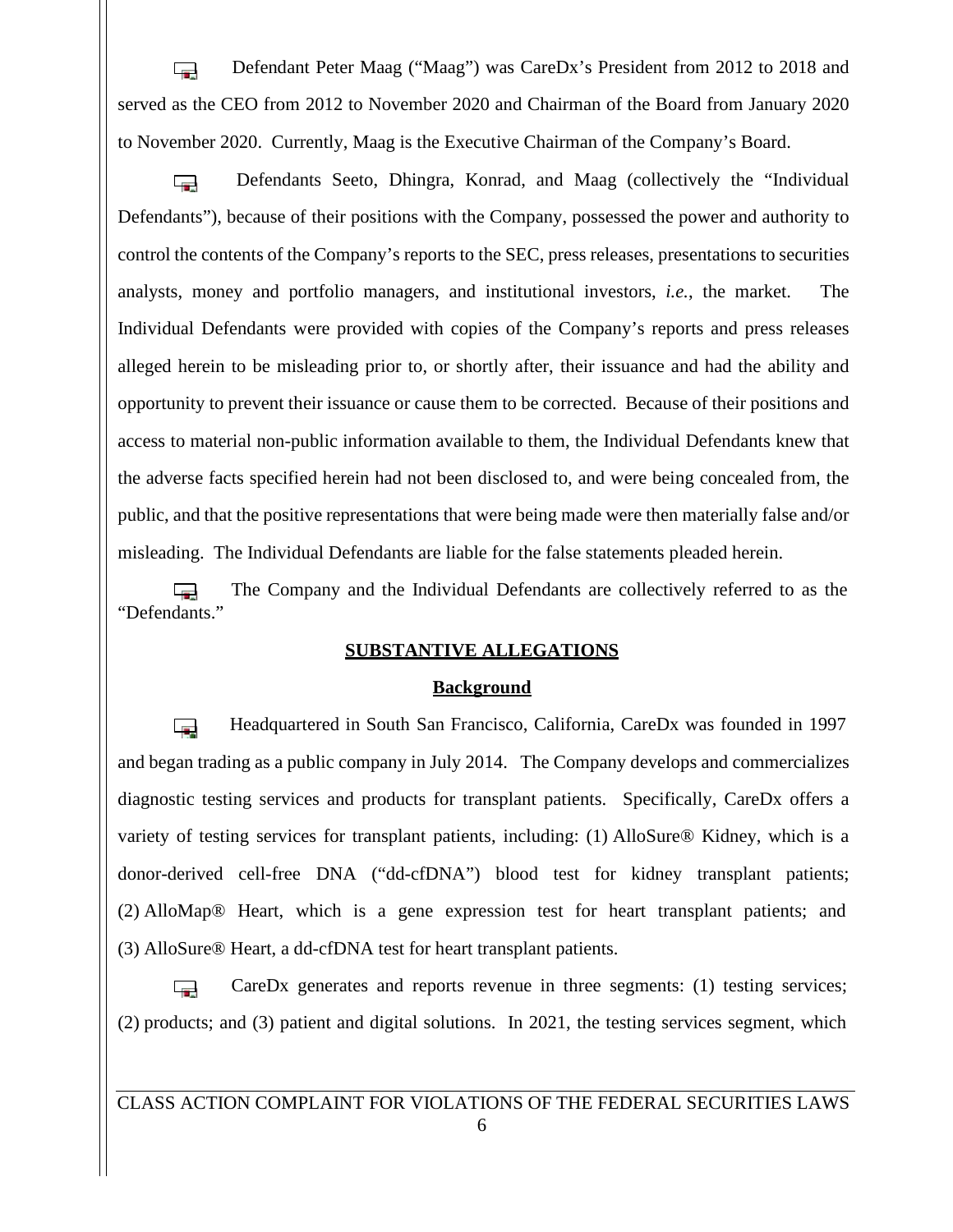provides diagnostic surveillance testing services for solid organ transplant patients, accounted for 87% of the Company's total revenue.

Following the commercial launch of AlloSure Kidney in October 2017, the  $\overline{\phantom{a}}$ Company repeatedly touted that AlloSure Kidney "has received positive coverage decisions for reimbursement from Medicare," with a reimbursement rate of \$2,841. Indeed, the Company acknowledged that generating testing service revenue was dependent upon, among other things, the number of tests performed on transplant patients and the establishment of coverage policies by third-party insurers and government payors, such as Medicare.

As the Company acknowledged throughout the Class Period, the amount CareDx  $\overline{a}$ could charge for testing services varied "from payer to payer," with the Company receiving its largest payments from Medicare reimbursement. Indeed, Medicare Reimbursement continued to play an outsized role in the Company's reported revenues and growth leading up to and during the Class Period. For example, on the first day of the Class Period, the Company reported that tests performed on patients covered by Medicare represented 48% of all CareDx tests in 2020, but due to the higher revenues from Medicare reimbursement, testing service revenue derived from Medicare reimbursement accounted for approximately 67% of all CareDx's testing service revenue in 2020.

Not surprisingly, the Company reported a significant slowdown in testing services l. volume in the early part of the Covid-19 pandemic. In response, in late March 2020, CareDx launched RemoTraC, a home-based blood draw solution for immune-compromised transplant patients. By early 2022, CareDx reported more than 11,000 kidney, heart, and lung transplant patients had enrolled in RemoTraC.

# **Defendants' Materially False and Misleading Statements Issued During the Class Period**

The Class Period begins on February 24, 2021, when CareDx announced its fourth  $\Box$ quarter and full-year 2020 financial results. The press release announcing the results touted "record full-year revenue of \$192.2 million, an increase of 51%" from the prior year and that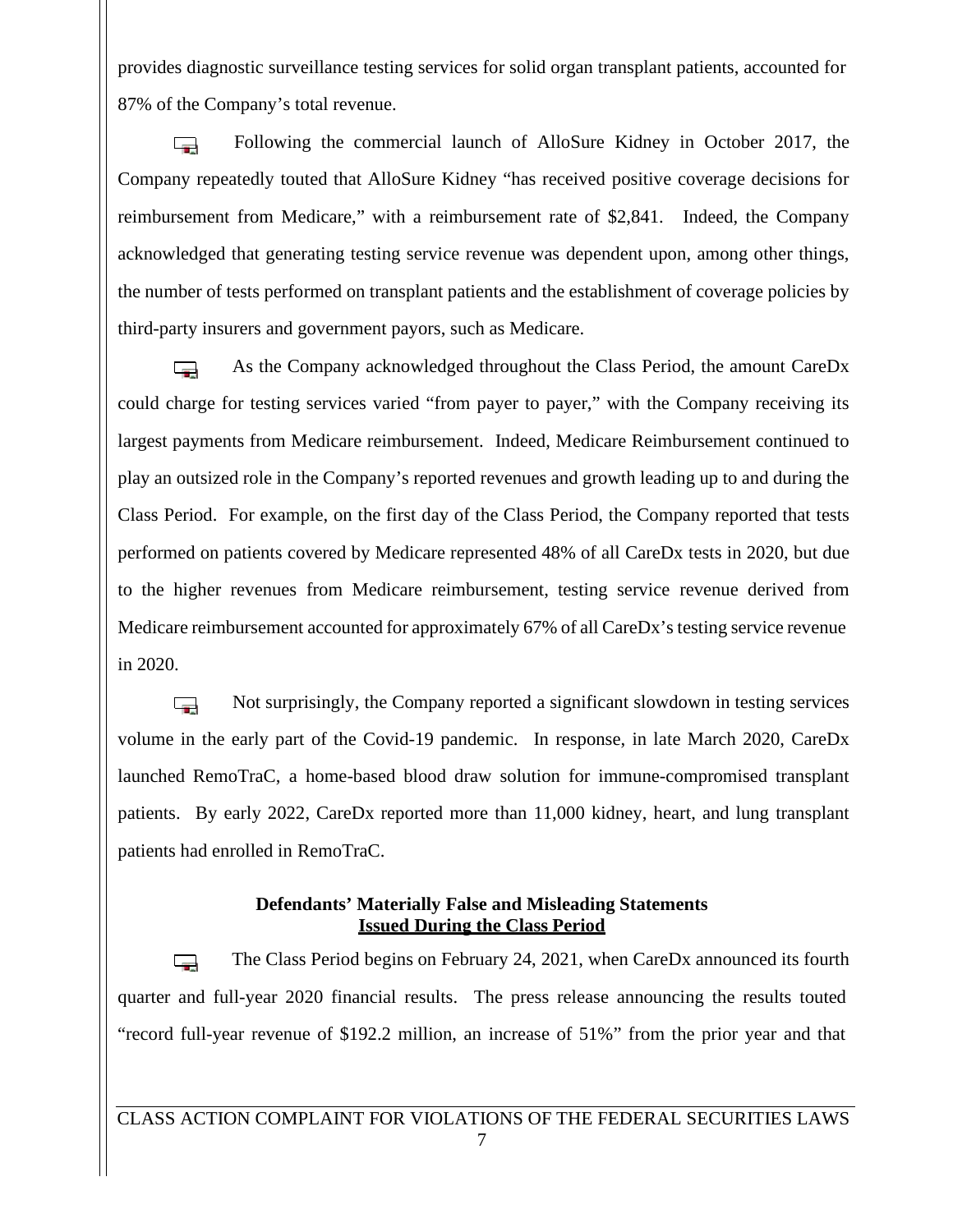testing services revenue for the quarter was \$50.3 million, compared to \$29.1 million in the same period of2019. Defendant Seeto was quoted in the press release, stating, "our record fourth quarter result was the culmination of an extraordinary year for CareDx." CEO Seeto further remarked, "2020 was transformational for CareDx, because we extended our leadership position in transplant centers through RemoTraC." The press release further announced that CareDx expected revenue to be in the range of \$255 million to \$265 million for 2021.

The same day, CareDx filed its Annual Report on Form 10-K with the SEC for the  $\overline{a}$ full year 2020. The report was signed by Defendants Seeto, Maag, and Konrad. Attached to the report were certifications pursuant to the SOX signed by Defendants Seeto and Konrad attesting to the accuracy of financial reporting, the disclosure of any material changes to the Company's internal controls over financial reporting, and the disclosure of all fraud. The Company noted in the Form 10-K the risks of non-compliance with relevant laws and regulations that could result but affirmed its belief "that we are currently in compliance with applicable laws and regulations."

The Form 10-K did not disclose any present violations or improprieties related to  $\overline{\phantom{a}}$ the federal False Claims Act, only stating: "Our future activities relating to billing, compliance with certain regulations and Medicare reimbursement requirements, physician and other healthcare provider financial relationships and the sale and marketing of our products may be subject to scrutiny under these laws."

During the conference call accompanying the release of the fourth quarter and full-  $\overline{\phantom{a}}$ year 2020 financial results, CEO Seeto stated, "2020 was an exceptional year for CareDx as demand continued unabated for our innovative first-in-class suite of high-value healthcare solutions for transplant patients and caregivers."

On March 11,2021, CareDx announced that Defendant Dhingra had been  $\overline{\phantom{a}}$ appointed as the Company's new CFO and that the appointment would be effective March 25, 2021.

On May 5, 2021, the Company released its results for the first quarter of 2021 ended  $\Box$ March 31, 2021. The press release announcing these results heralded the "strong start to 2021"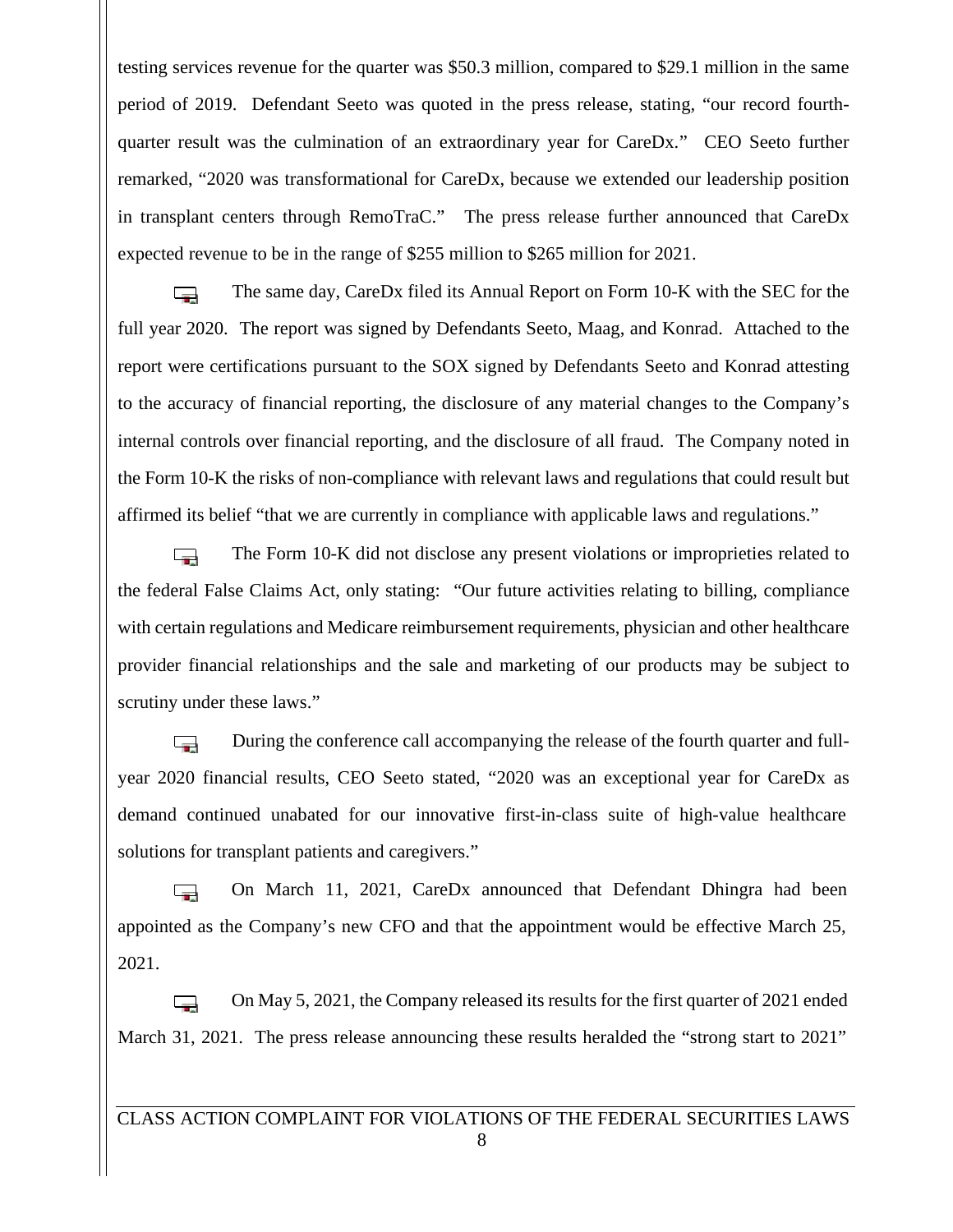and that the Company was "raising full-year guidance." CareDx reported a 76% increase in total revenue compared to the same quarter of the prior year and testing services revenue of \$59.3 million, compared to \$31.4 million in the same period of 2020. The press release further announced that CareDx had raised its full-year revenue guidance, which the Company now anticipated to be in the range of \$270 million to \$280 million for the full year of 2021.

During a conference call with analysts the same day, CEO Seeto told participants  $\Box$ he was "really excited by the testing services which is growing well above the 50% range." Asked by Raymond James analyst Andrew Cooper about gross margins on testing services, CFO Dhingra assured investors that "on the margin side, we don't see any structural issues there." Dhingra further explained the Company's increased 2021 revenue guidance "reflect[ed] our strong firstquarter results and continued strong demand for our solutions."

That same day, CareDx filed its Quarterly Report on Form 10-Q with the SEC for  $\overline{a}$ the first quarter of 2021. The report was signed by Defendants Seeto and Dhingra and provided the same financial results provided in the first-quarter 2021 press release described above. Attached to the report were certifications pursuant to the SOX signed by Defendants Seeto and Dhingra attesting to the accuracy of financial reporting, the disclosure of any material changes to the Company's internal controls over financial reporting, and the disclosure of all fraud. The report did not discuss any such issues, changes, or disclosures.

On June 1, 2021, during a Jefferies Healthcare Conference, CEO Seeto trumpeted  $\Box$ that in "the kidney space … it's an absolute winning formula" and emphasized that of the "1,000 plus community nephrology practices, we have more than 100 now using AlloSure as part of that." As a result, CEO Seeto proclaimed, "there's just so much opportunity for us, overall testing services TAM."

The following week, during a June 8, 2021, Goldman Sachs Global Healthcare  $\Box$ Conference, CEO Seeto emphasized CareDx's approach of putting patients first, stating, "I've been in a lot of companies that talk about patient first, patient-centricity. And what I can say is CareDx actually lives and believes it, and it<sup>[']</sup>s just incredible."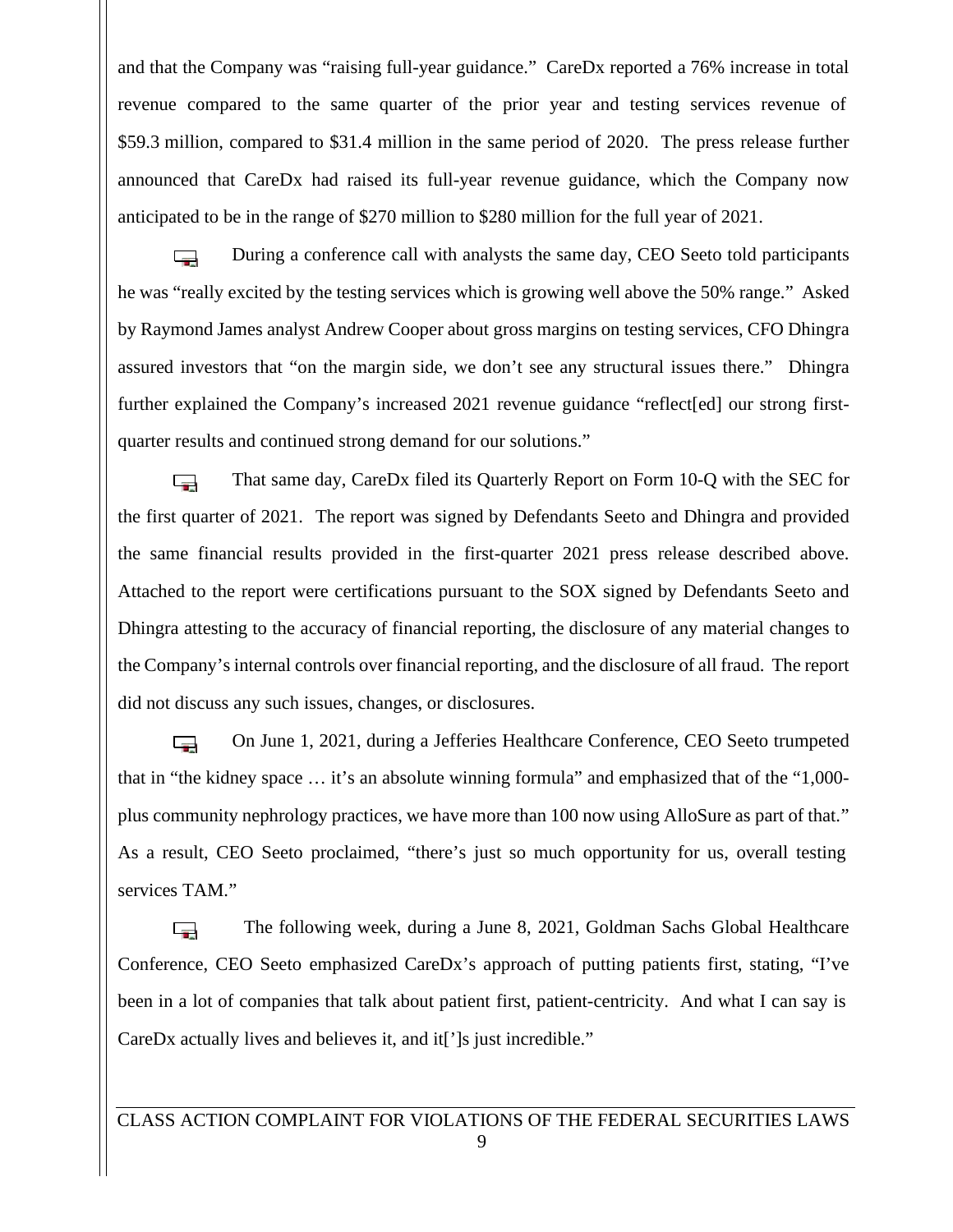On July 29, 2021, the Company released its financial results for the second quarter  $\overline{a}$ of 2021, which ended June 30, 2021. The press release announcing the results again touted "77% revenue growth for second-quarter of 2021" and highlighted that the Company "increase[d] full year revenue guidance. Again, the Company reported impressive testing services revenues of \$64.9 million, compared with \$36.3 million in the same period of 2020. Further, the press release announced the Company again raised its full-year revenue guidance, which the Company now projected to be in the range of \$280 million to \$290 million.

Also that day, CareDx filed its Quarterly Report on Form 10-Q with the SEC for  $\overline{\phantom{a}}$ the second quarter of 2021. The report was signed by Defendants Seeto and Dhingra and provided the same financial results provided in the second quarter 2021 press release described above. Attached to the report were certifications pursuant to the SOX signed by Defendants Seeto and Dhingra attesting to the accuracy of financial reporting, the disclosure of any material changes to the Company's internal controls over financial reporting, and the disclosure of all fraud. Again, no such matters were reported.

On a conference call accompanying the Company's release of its second-quarter  $\overline{a}$ 2021 financial results, CEO Seeto described the Company's testing services revenue as "the main driver of growing in the quarter." Later in the call, CEO Seeto highlighted that the "core to our strategy" was the Company's efforts at "increasing the number of AlloSure testing protocols." CFO Dhingra again justified the Company's yet again increased revenue guidance on the basis of "continued strong demand for our testing services in the United States." Without ambiguity, Dhingra stated, "we see great demand for our services and continuation of [a] very positive response from patients."

On September 9, 2021, CEO Seeto participated in the H.C. Wainwright Global  $\overline{a}$ Investment Conference. During the conference, CEO Seeto described how the CareDx "financials are very strong. Incredible growth over the prior year greater than 75% … [with] leading gross margins across the industry." CEO Seeto went on to represent that "Q2 was a very strong quarter for us and it continues the momentum that we built over the last 12 months particularly with the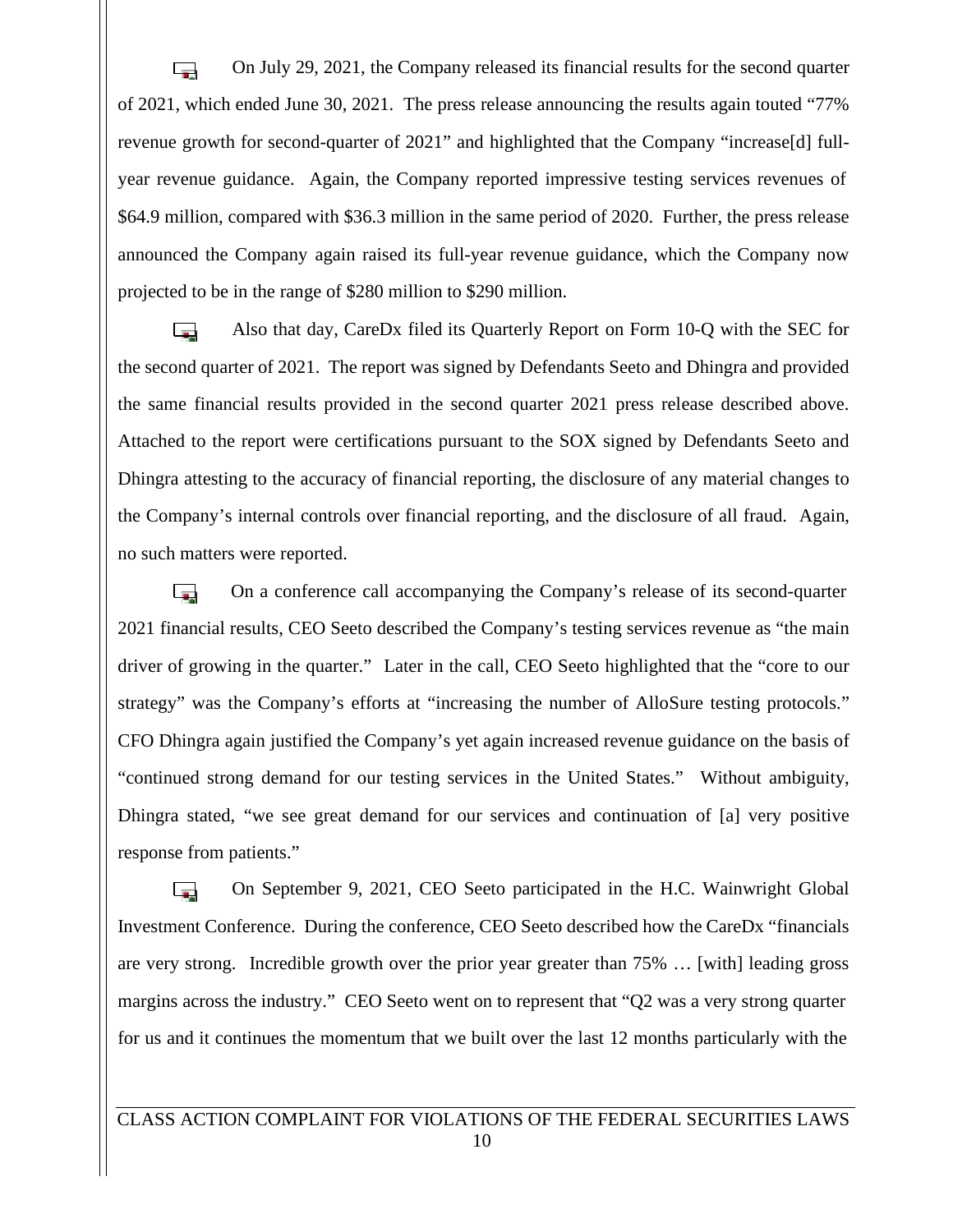onset of Covid." CEO Seeto singled out RemotraC as a reason for these strong results, stating the program was an example of "an area where today we have more than 9.000 patients." Later in the conference call, CEO Seeto explicitly instructed investors to pay attention to the Company's testing services, stating, "And so if you look at the growth drivers and things that you should be focused on as investors, testing services continued AlloSure penetration. It's a winning formula that we have today."

The above statements identified in  $\P$  33 – 46 were materially false and/or  $\Box$ misleading and failed to disclose material adverse facts about the Company's business, operations, and prospects, which were known to Defendants or recklessly disregarded by them. Specifically, Defendants mislead investors and/or failed to disclose that: (1) Defendants had engaged in a variety of improper and illegal schemes to inflate testing services revenue and demand, including pushing a surveillance protocol through inaccurate marketing materials, offering extravagant inducements or kickbacks to physicians and other providers, and improperly bundling expensive testing services with other blood tests as part of the RemoTraC service; (2) these practices, and others, subjected CareDx to an undisclosed risk of regulatory scrutiny; (3) these practices rendered the Company's testing services revenue reported throughout the Class Period artificially inflated; and (4) as a result, Defendants' positive statements about the Company's business, operations, and prospects were materially false and misleading and/or lacked a reasonable basis at all relevant times.

#### **The Truth Comes to Light**

On October 28, 2021, the Company released its third-quarter 2021 results for the  $\overline{a}$ quarter ended September 30, 2021, and again the Company increased its full-year revenue guidance. The press release announcing the results touted that the Company "grew testing services volume 86% year-over-year." Importantly, however, the Company also reported that testing services revenue had only increased by 46%.

On a conference call accompanying the Company'srelease of the third quarter 2021 **Section** financial results, Craig-Hallum analyst Alexander Nowak ("Nowak") asked the participants to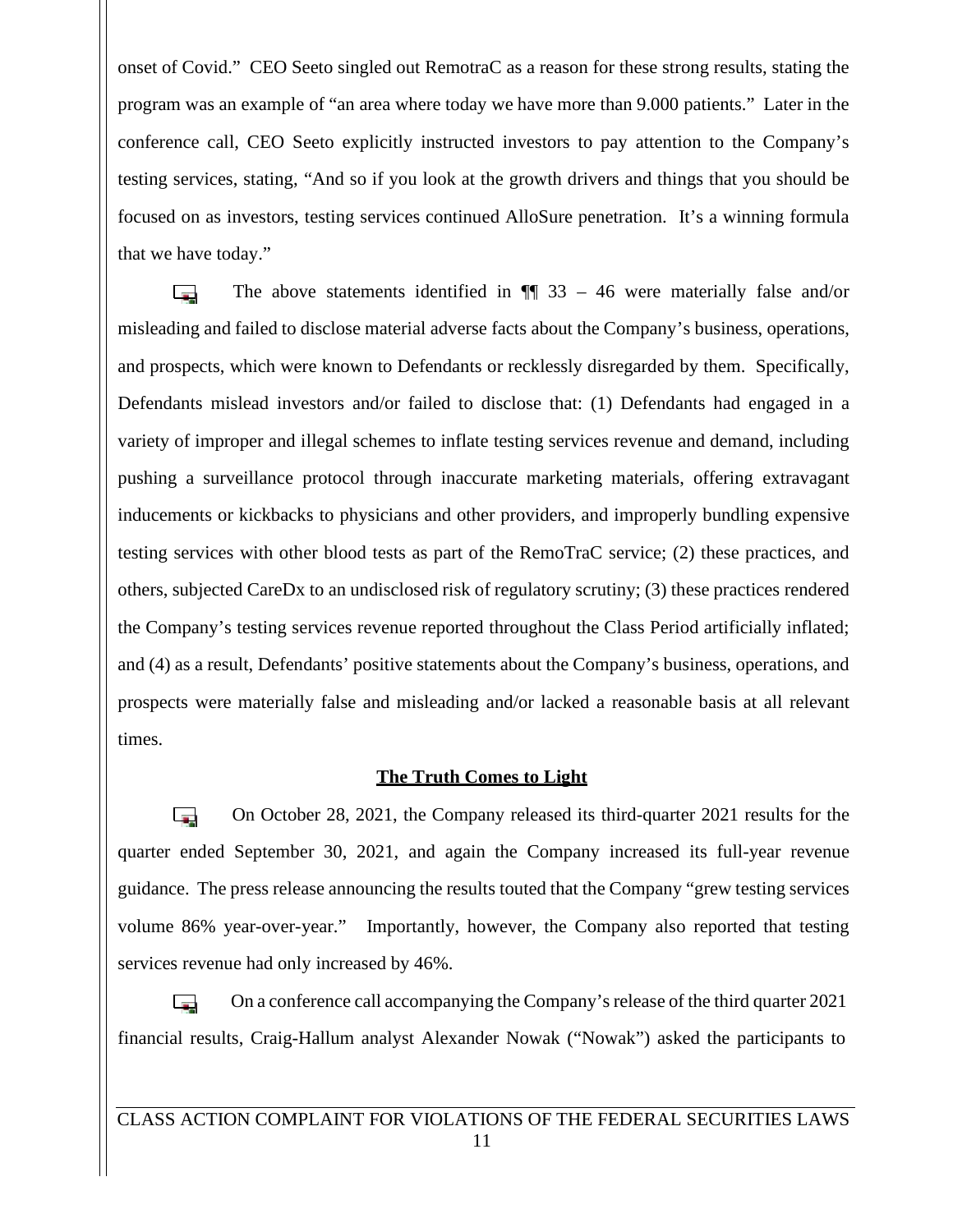comment on the lower ASPs for testing service revenue the Company reported during the quarter and whether Defendants had seen "any changes in Medicare billing practices?" Rather than disclose the truth, CFO Dhingra falsely replied, "No. No change. We haven't observed anything on the Medicare billing practices."

Approximately 20 minutes before the conference call that day, the Company filed  $\sim$ its Quarterly Report on Form 10-Q with the SEC for the third quarter of 2021. In this filing, on page 21, CareDx revealed that it had recently received a CID from the DOJ requesting documents for a False Claims Act investigation into certain business conduct related to the Company's kidney testing and phlebotomy services. In addition, CareDx disclosed that it had received a subpoena from the SEC in connection with a probe into similar matters being investigated by the DOJ and certain accounting and public reporting practices and that another unnamed state regulatory agency had also sent an information request to the Company.

Noting the surprising revelations in the Form 10-Q, analysts at BTIG opined in a  $\sim$ report that "[t]he fact that [CareDx] is being investigated by three different entities, both federal and at the state level, is notable. Based on our experience, disclosures of these sort typically bear some degree of merit."

**Ta** The following trading day, in response to these revelations, the price of CareDx shares declined \$19.34 per share, or more than 27 percent, from a close of \$70.34 per share on October 28, 2021, to a close of \$51.00 per share on October 29, 2021.

On November 18, 2021, Defendants Seeto and Dhingra participated in the Jefferies  $\overline{\phantom{a}}$ London Healthcare Conference. Jefferies analyst Brandon Couillard offered Defendants Seeto and Dhingra the "chance to perhaps comment on the DOJ and SEC investigations." Despite acknowledging the government investigations described in ¶ 50 above, CFO Dhingra continued to hide the extent of Defendants' misconduct from investors, stating "no questions have been raised about the safety, efficacy, or the quality of our tests themselves."

 $\overline{\phantom{a}}$ The extent of Defendants' misconduct was further revealed to the market on April 15, 2022, when Dr. Michael Olymbios, a medical doctor and the former CareDx Head of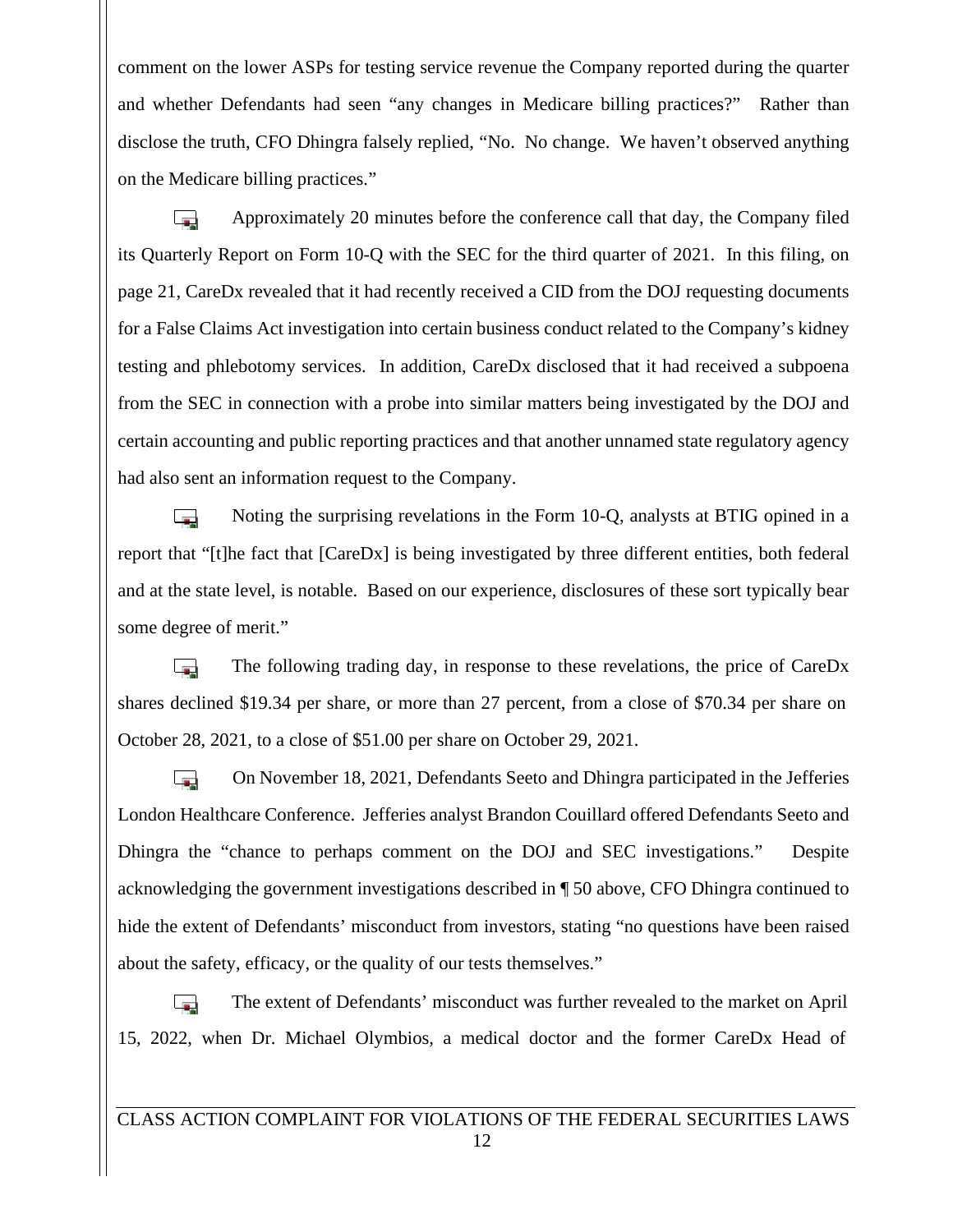Community Nephrology, who reported directly to CEO Seeto, filed a complaint in the California Superior Court for San Mateo County. The Olymbios Complaint detailed how, in June 2020, Dr. Olymbios became aware that CareDx's practices raised "serious legal and compliance concerns." The Olymbios Complaint also outlined the Company's knowing use of various forms of clinical and marketing schemes that lacked clinical support and fell outside the conditional approval for Medicare reimbursement.

For example, the Olymbios Complaint stated CareDx engaged in the following  $\Box$ practices: (1) pushing a surveillance protocol for AlloSure through inaccurate marketing materials; (2) offering extravagant inducements or kickbacks to physicians and other providers to promote AlloSure; (3) representing that CareDx did not bill patients for its tests; (4) organizing clinical studies that were funded with condition free grants; (5) bundling AlloSure with other blood tests as part of RemoTraC to induce physicians to order AlloSure; and (6) offering sham advisory boards to physicians that are little more than captive marketing presentations.

Moreover, the Olymbios Complaint described how Dr. Olymbios raised his **Ta** concerns about these "unlawful and improper" practices with more than ten current and former CareDx employees, including Defendants Maag and Seeto before October 2020.

**Ta** The Olymbios Complaint detailed how Defendants took "active measures to avoid creating a paper trail of their misconduct." Based on his experiences with the Company, Olymbios alleged Defendant Maag "knew of that CareDx's practices and representations regarding payment for AlloSure, its primary test, were unlawful and that he needed to take steps to avoid written records of CareDx's unlawful activity."

Importantly, the Olymbios Complaint made clear the Company retaliated against **Lines** Dr. Olymbios after he reported "CareDx's unlawful activity to government agencies," and that "CareDx realized the *existential threat* Dr. Olymbios's reporting presented to the [C]ompany's continued existence." (emphasis added).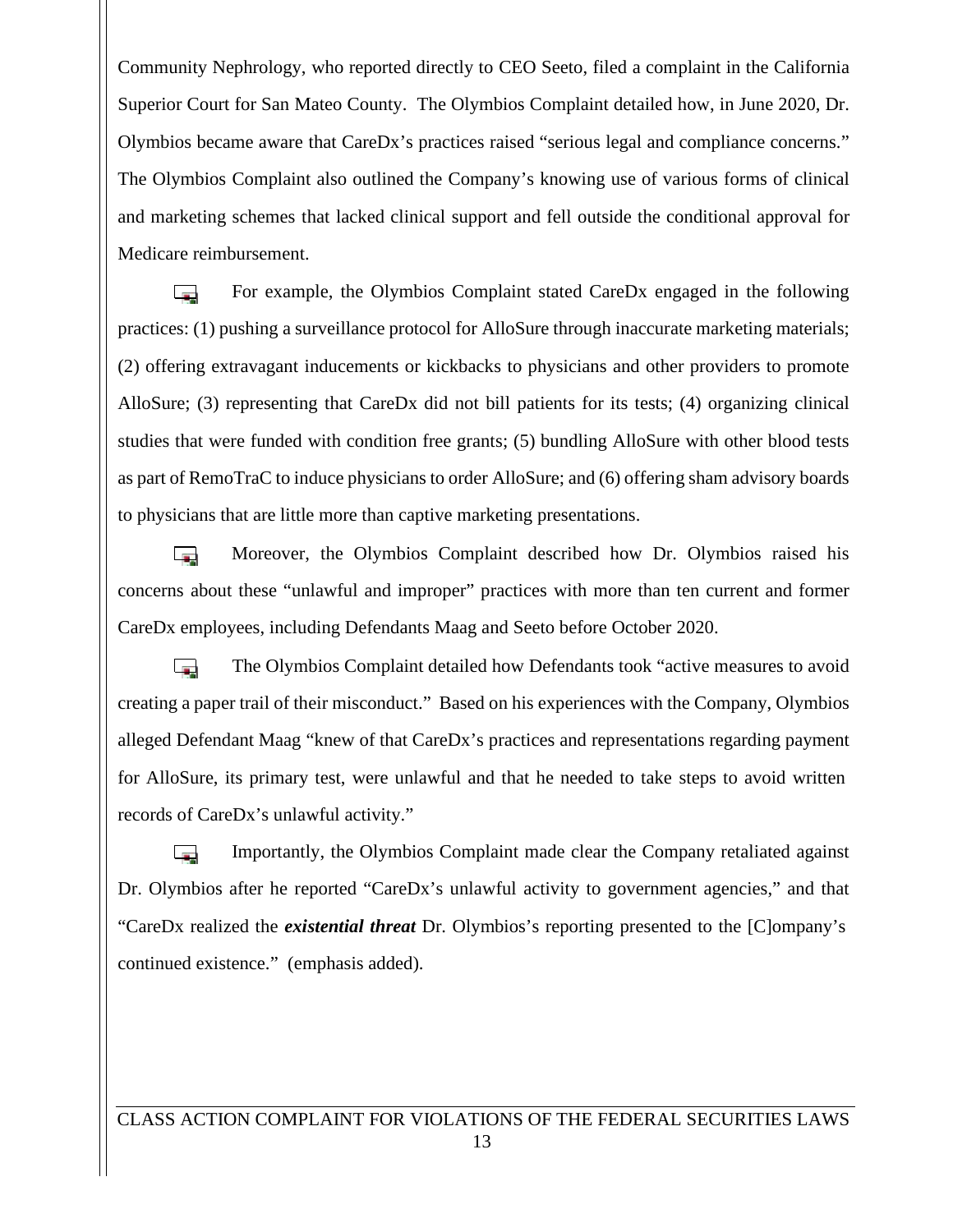In response to this news, the following trading day the price of CareDx stock fell  $\overline{a}$ an additional 8%, from a closing price of \$35.41 on April 14, 2022, to a closing price of \$32.55 per share on April 18, 2022.

Then, after the markets closed on May 5, 2022, CareDx issued a press release  $\overline{a}$ announcing financial results for the first quarter of 2022, the first full quarter after the Company disclosed the multiple investigations into its conduct. Significantly, with CareDx's improper practices now under regulatory scrutiny, the Company reported a material decline in the ASP of the Company's testing services. Indeed, CFO Dhingra was forced to concede the ongoing impact of Defendants' misconduct, stating "[t]his aggregate average price declined by about 4.9% versus the last quarter of 2021." Analyst Nowak pointed out the Company reported "another big deterioration in price this quarter," and bluntly asked the Company's executives to explain when "the ASP declines are going to stabilize."

Following the call, Raymond James analyst Andrew Cooper reported that "the key  $\sim$ testing services bucket was nearly \$5m shy of our view." Analyst Nowak reported that the realized price per test dragged down the results in testing services.

In response to this disclosure, on the following trading day, the price of CareDx  $\overline{\phantom{a}}$ stock declined another 18.5%, from a closing price of \$31.66 on May 5, 2022, to a closing price of \$25.87 on May 6, 2022.

## **CLASS ACTION ALLEGATIONS**

**Card** Plaintiff brings this action as a class action pursuant to Rule  $23(a)$  and (b)(3) of the Federal Rules of Civil Procedure on behalf of a class, consisting of all persons and entities that purchased CareDx common stock between February 24, 2021, and May 5, 2022, inclusive, and who were damaged thereby (the "Class"). Excluded from the Class are Defendants, the officers and directors of the Company, at all relevant times, members of their immediate families and their legal representatives, heirs, successors, or assigns, and any entity in which Defendants have or had a controlling interest.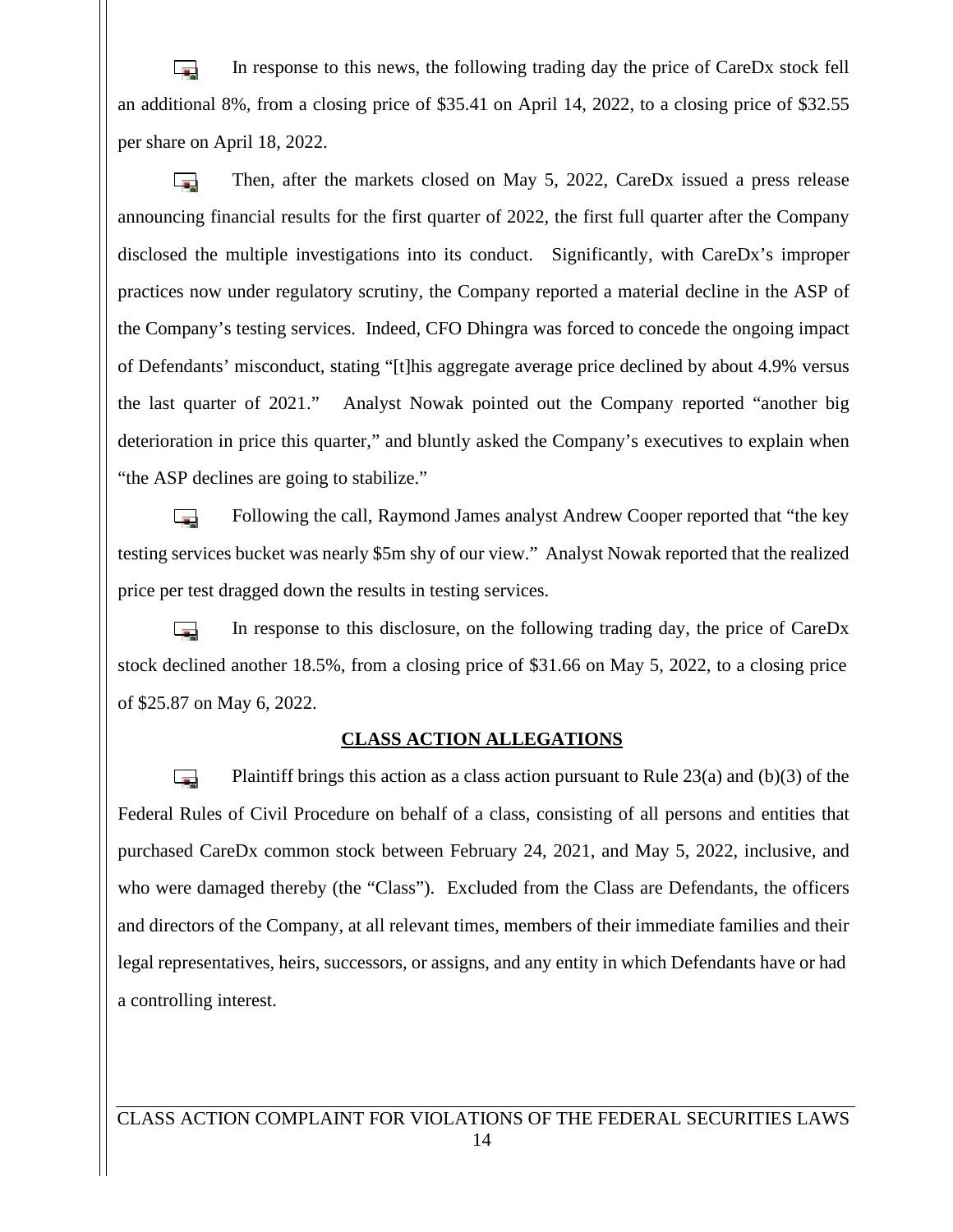The members of the Class are so numerous that joinder of all members is  $\overline{\phantom{a}}$ impracticable. While the exact number of Class members is unknown to Plaintiff at this time and can only be ascertained through appropriate discovery, Plaintiff believes that there are at least hundreds or thousands of members in the proposed Class. Throughout the Class Period, CareDx common stock actively traded on NASDAQ (an open and efficient market) under the symbol "CDNA." Millions of CareDx shares were traded publicly during the Class Period on the NASDAQ. As of May 3, 2022, the Company had more than 53 million shares outstanding. Record owners and other members of the Class may be identified from records maintained by CareDx or its transfer agent and may be notified of the pendency of this action by mail, using a form of notice similar to that customarily used in securities class actions

Plaintiff's claims are typical of the claims of the other members of the Class as all  $\overline{a}$ members of the Class were similarly affected by Defendants' wrongful conduct in violation of federal law that is complained of herein.

Plaintiff will fairly and adequately protect the interests of the members of the Class **Ta** and has retained counsel competent and experienced in class and securities litigation. Plaintiff has no interests that conflict with those of the Class.

**Ta** Common questions of law and fact exist as to all members of the Class and predominate over any questions solely affecting individual members of the Class. Among the questions of law and fact common to the Class are:

a. whether Defendants violated the Exchange Act by the acts and omissions as alleged herein;

b. whether Defendants knew or recklessly disregarded that their statements and/or omissions were false and misleading;

c. whether documents, press releases, and other statements disseminated to the investing public and the Company's shareholders during the Class Period misrepresented material facts about the business, operations, and prospects of CareDx;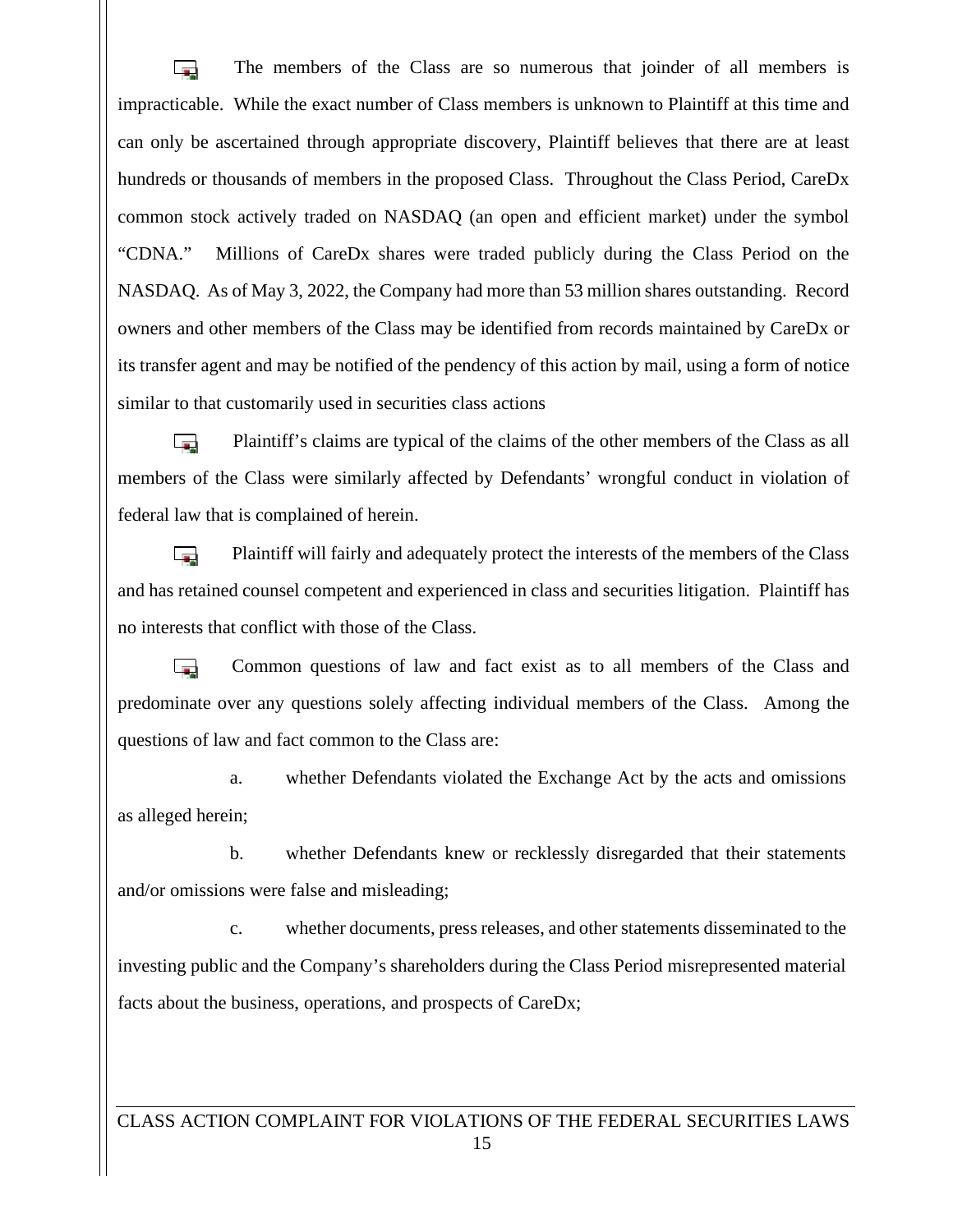d. whether statements made by Defendants to the investing public during the Class Period misrepresented and/or omitted to disclose material facts about the business, operations, and prospects of CareDx;

e. whether the market price of CareDx common stock during the Class Period was artificially inflated due to the material misrepresentations and failures to correct the material misrepresentations complained of herein; and

f. the extent to which the members of the Class have sustained damages and the proper measure of damages.

A class action is superior to all other available methods for the fair and efficient  $\overline{a}$ adjudication of this controversy since joinder of all members is impracticable. Furthermore, as the damages suffered by individual Class members may be relatively small, the expense and burden of individual litigation make it impossible for members of the Class to individually redress the wrongs done to them. There will be no difficulty in the management of this suit as a class action.

# **UNDISCLOSED ADVERSE INFORMATION**

The market for CareDx's common stock was an open, well-developed, and efficient  $\overline{a}$ market at all relevant times. As a result of the materially false and/or misleading statements and/or omissions particularized in this Complaint, CareDx's common stock traded at artificially inflated prices during the Class Period. Plaintiff and the other members of the Class purchased CareDx's common stock relying upon the integrity of the market price of the Company's common stock and market information relating to CareDx and have been damaged thereby.

During the Class Period, Defendants materially misled the investing public, thereby **Service** inflating the price of CareDx's common stock, by publicly issuing false and/or misleading statements and/or omitting to disclose material facts necessary to make Defendants' statements, as set forth herein, not false and/or misleading. The statements and omissions were materially false and/or misleading because they failed to disclose material adverse information and/or misrepresented the truth about CareDx's business, operations, and prospects as alleged herein. These material misstatements and/or omissions had the cause and effect of creating in the market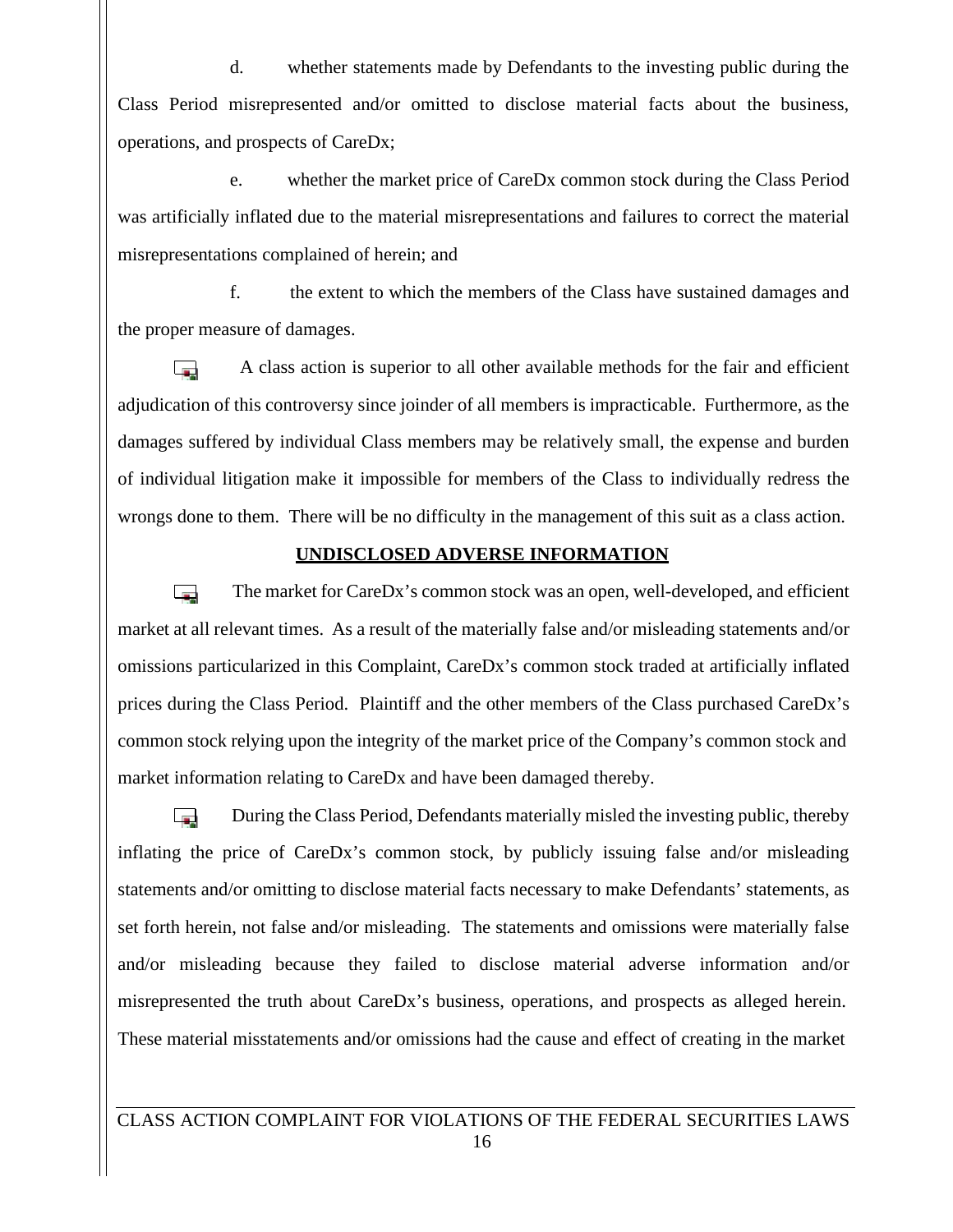an unrealistically positive assessment of the Company and its business, thus causing the Company's common stock to be overvalued and artificially inflated or maintained at all relevant times. Defendants' materially false and/or misleading statements during the Class Period directly or proximately caused or were a substantial contributing cause of the damages sustained by Plaintiff and other members of the Class who purchase the Company's common stock at artificially inflated prices and were harmed when the truth was revealed.

## **SCIENTER ALLEGATIONS**

As alleged herein, Defendants acted with scienter in that Defendants knew or were  $\overline{\phantom{a}}$ reckless as to whether the public documents and statements issued or disseminated in the name of the Company during the Class Period were materially false and misleading; knew or were reckless as to whether such statements or documents would be issued or disseminated to the investing public, and knowingly and substantially participated or acquiesced in the issuance or dissemination of such statements or documents as primary violations of the federal securities laws.

As set forth herein, the Individual Defendants, by virtue of their receipt of **Section** information reflecting the true facts regarding CareDx, their control over, receipt, and/or modification of CareDx's allegedly materially misleading statements and omissions, and/or their positions with the Company which made them privy to confidential information concerning CareDx, participated in the fraudulent scheme alleged herein.

## **INAPPLICABILITY OF STATUTORY SAFE HARBOR**

The federal statutory safe harbor provided for forward-looking statements under **Section** certain circumstances does not apply to any of the allegedly false statements pleaded in this Complaint. The statements alleged to be false and misleading herein all relate to then-existing facts and conditions. In addition, to the extent certain of the statements alleged to be false may be characterized as forward-looking, they were not identified as "forward-looking statements" when made, and there were no meaningful cautionary statements identifying important factors that could cause actual results to differ materially from those in the purportedly forward-looking statements.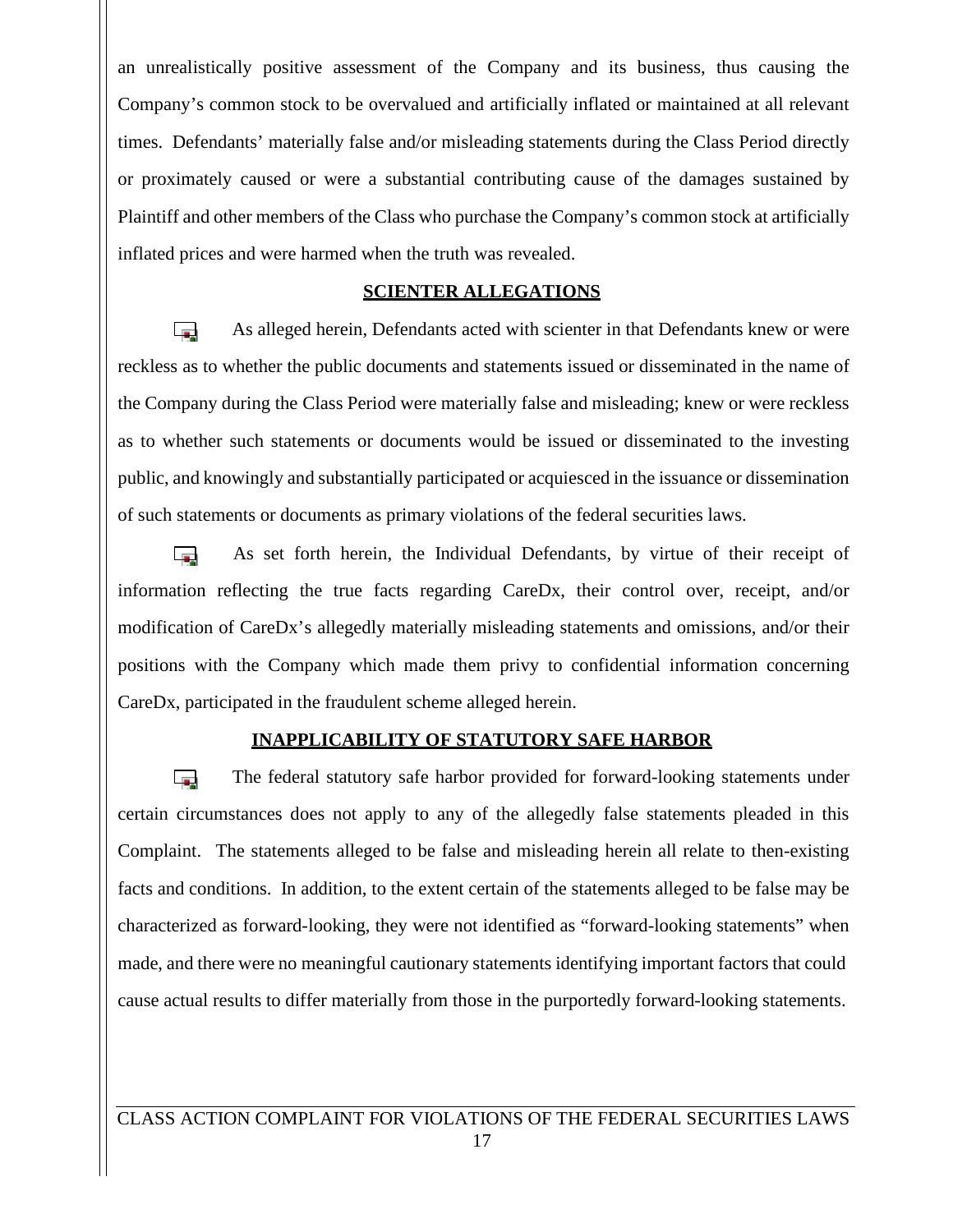In the alternative, to the extent that the statutory safe harbor is determined to apply  $\overline{a}$ to any forward-looking statements pleaded herein, Defendants are liable for those false forwardlooking statements because at the time each of those forward-looking statements was made, the speaker had actual knowledge that the forward-looking statement was materially false or misleading, and/or the forward-looking statement was authorized orapproved by an executive officer of CareDx who knew that the statement was false when made.

# **LOSS CAUSATION**

Defendants' wrongful conduct, as alleged herein, directly and proximately caused **Section** the economic loss, *i.e.*, damages, suffered by Plaintiff and the Class.

During the Class Period, as detailed herein, Defendants made materially false and **Contract** misleading statements and omissions and engaged in a scheme to deceive the market. This artificially inflated the prices of CareDx's common stock and operated as a fraud or deceit on the Class. When Defendants' prior misrepresentations, information alleged to have been concealed, fraudulent conduct, and/or the effect thereof were disclosed to the market, the price of CareDx's stock fell precipitously, as the prior artificial inflation came out of the price.

# **APPLICABILITY OF PRESUMPTION OF RELIANCE (FRAUD-ON-THE-MARKET DOCTRINE)**

 $\overline{a}$ The market for CareDx stock was open, well-developed, and efficient at all relevant times. As a result of the materially false and/or misleading statements and/or failures to disclose particularized in this Complaint, CareDx common stock traded at artificially inflated and/or maintained prices during the Class Period. Plaintiff and other members of the Class purchased the Company's common stock relying upon the integrity of the market price of CareDx common stock and market information relating to CareDx and have been damaged thereby.

At all times relevant, the market for CareDx common stock was an efficient market **Contract** for the following reasons, among others:

a. CareDx was listed and actively traded on NASDAQ, a highly efficient and automated market;

CLASS ACTION COMPLAINT FOR VIOLATIONS OF THE FEDERAL SECURITIES LAWS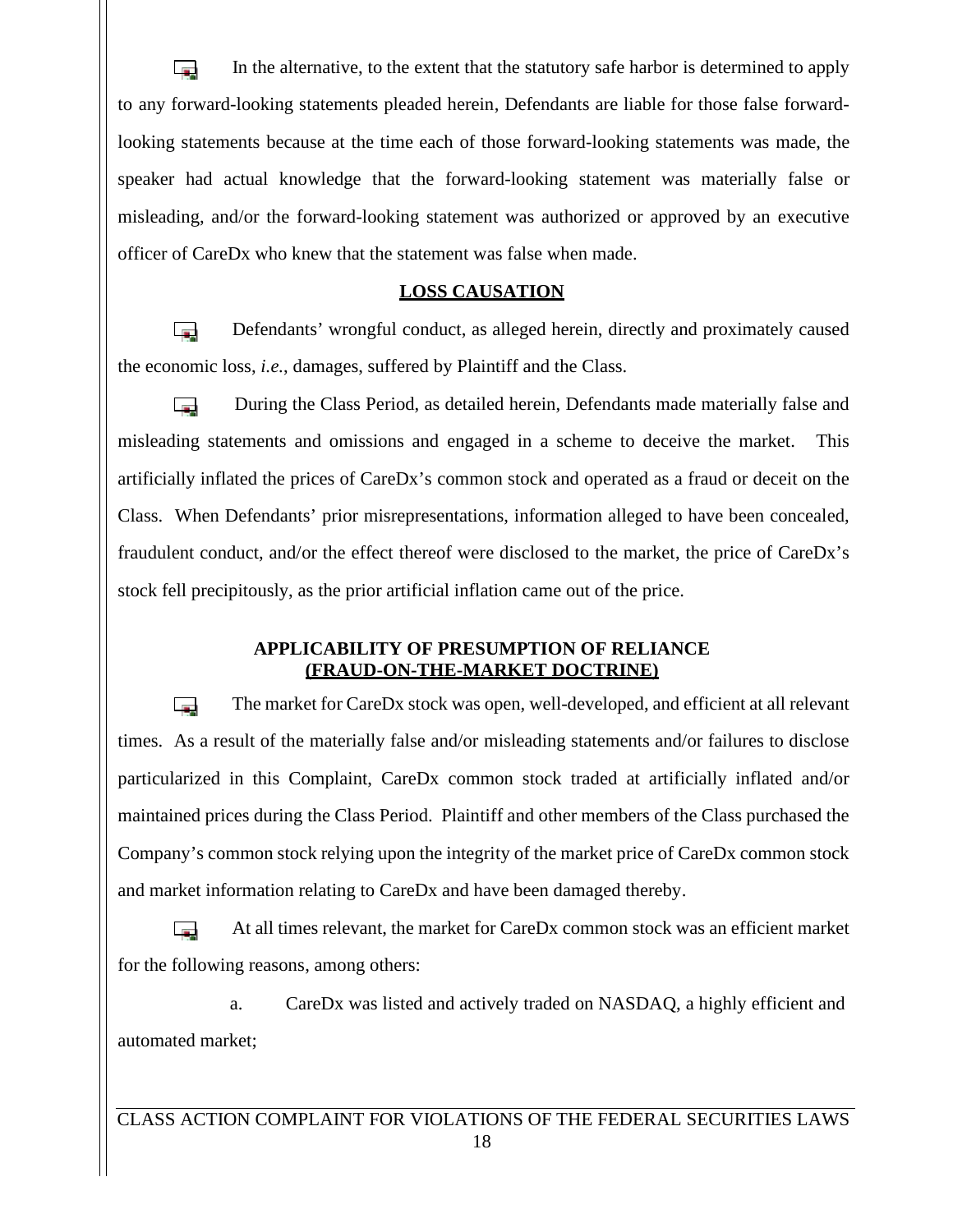b. As a regulated issuer, CareDx filed periodic public reports with the SEC and/or the NASDAQ;

c. CareDx regularly communicated with public investors via established market communication mechanisms, including through regular dissemination of press releases on the national circuits of major newswire services and through other wide-ranging public disclosures, such as communications with the financial press and other similar reporting services; and/or

d. CareDx was followed by securities analysts employed by brokerage firms who wrote reports about the Company, and these reports were distributed to the sales force and certain customers of their respective brokerage firms. Each of these reports was publicly available and entered the public marketplace.

 $\overline{a}$ As a result of the foregoing, the market for CareDx common stock promptly digested current information regarding CareDx from all publicly available sources and reflected such information in CareDx's stock price. Under these circumstances, all purchasers of CareDx stock during the Class Period suffered similar injury through their purchase of stock at artificially inflated prices, and a presumption of reliance applies.

A Class-wide presumption of reliance is also appropriate in this action under the **Inches** Supreme Court's holding in *Affiliated Ute Citizens of Utah v. United States*, 406 U.S. 128 (1972), because Class's claims are, in large part, grounded in Defendants' material misstatements and/or omissions. Because this action involves Defendants' failure to disclose material adverse information regarding the Company's business, operations, and prospects—information that Defendants were obligated to disclose during the Class Period but did not—positive proof of reliance is not a prerequisite to recovery. All that is necessary is that the facts withheld be material in the sense that a reasonable investor might have considered them important in the making of investment decisions. Given the importance of the Class Period material misstatements and omissions set forth above, that requirement is satisfied here.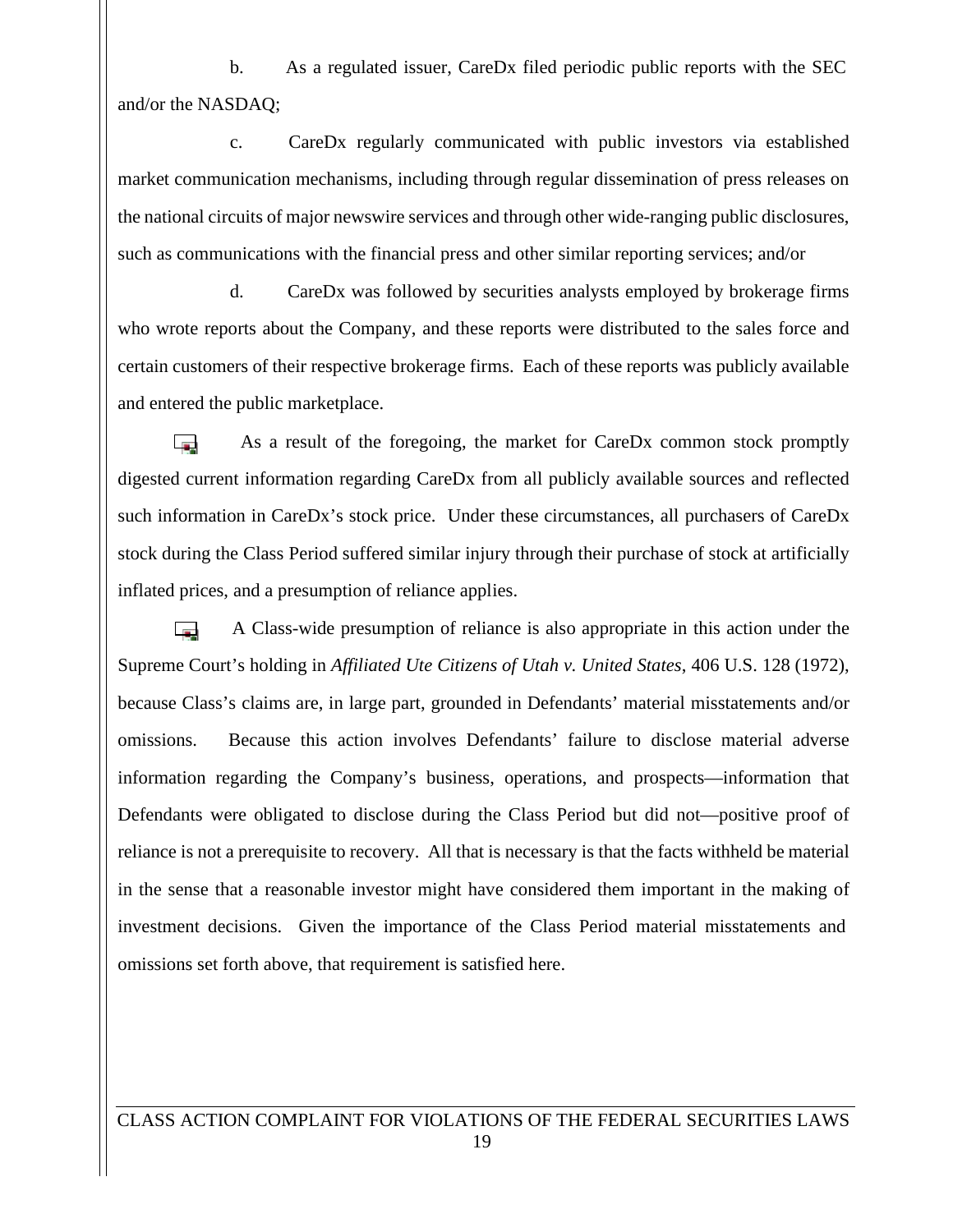# **COUNTS AGAINST DEFENDANTS**

# **COUNT I**

# **For Violations of Section 10(b) of the Exchange Act and Rule 10b-5 Promulgated Thereunder Against All Defendants**

Plaintiff repeats and realleges each and every allegation contained above as if fully  $\overline{a}$ set forth herein.

During the Class Period, Defendants carried out a plan, scheme, and course of **Contract** conduct that was intended to and, throughout the Class Period, did: (i) deceive the investing public, including Plaintiff and other Class members, as alleged herein; (ii) artificially inflate and maintain the market price of CareDx common stock; and (iii) cause Plaintiff and other members of the Class to purchase CareDx stock at artificially inflated prices. In furtherance of this unlawful scheme, plan, and course of conduct, Defendants, and each of them, took the actions set forth herein.

Defendants: (i) employed devices, schemes, and artifices to defraud; (ii) made  $\mathbf{r}$ untrue statements of material fact and/or omitted to state material facts necessary to make the statements not misleading; and (iii) engaged in acts, practices, and a course of conduct that operated as a fraud and deceit upon the purchasers of the Company's securities in an effort to maintain artificially high market prices for CareDx common stock in violation of Section 10(b) of the Exchange Act and Rule 10b-5 promulgated thereunder. All Defendants are sued either as primary participants in the wrongful and illegal conduct charged herein or as controlling persons as alleged below.

Defendants, individually and in concert, directly and indirectly, by the use, means,  $\overline{a}$ or instrumentalities of interstate commerce and/or the mails, engaged and participated in a continuous course of conduct to conceal adverse material information about CareDx's business, operations, and prospects, as specified herein. Defendants employed devices, schemes, and artifices to defraud, while in possession of material adverse non-public information and engaged in acts, practices, and a course of conduct as alleged herein in an effort to assure investors of CareDx's business, operations, and prospects, which included the making of, or the participation in the making of, untrue statements of material facts and/or omitting to state material facts

# CLASS ACTION COMPLAINT FOR VIOLATIONS OF THE FEDERAL SECURITIES LAWS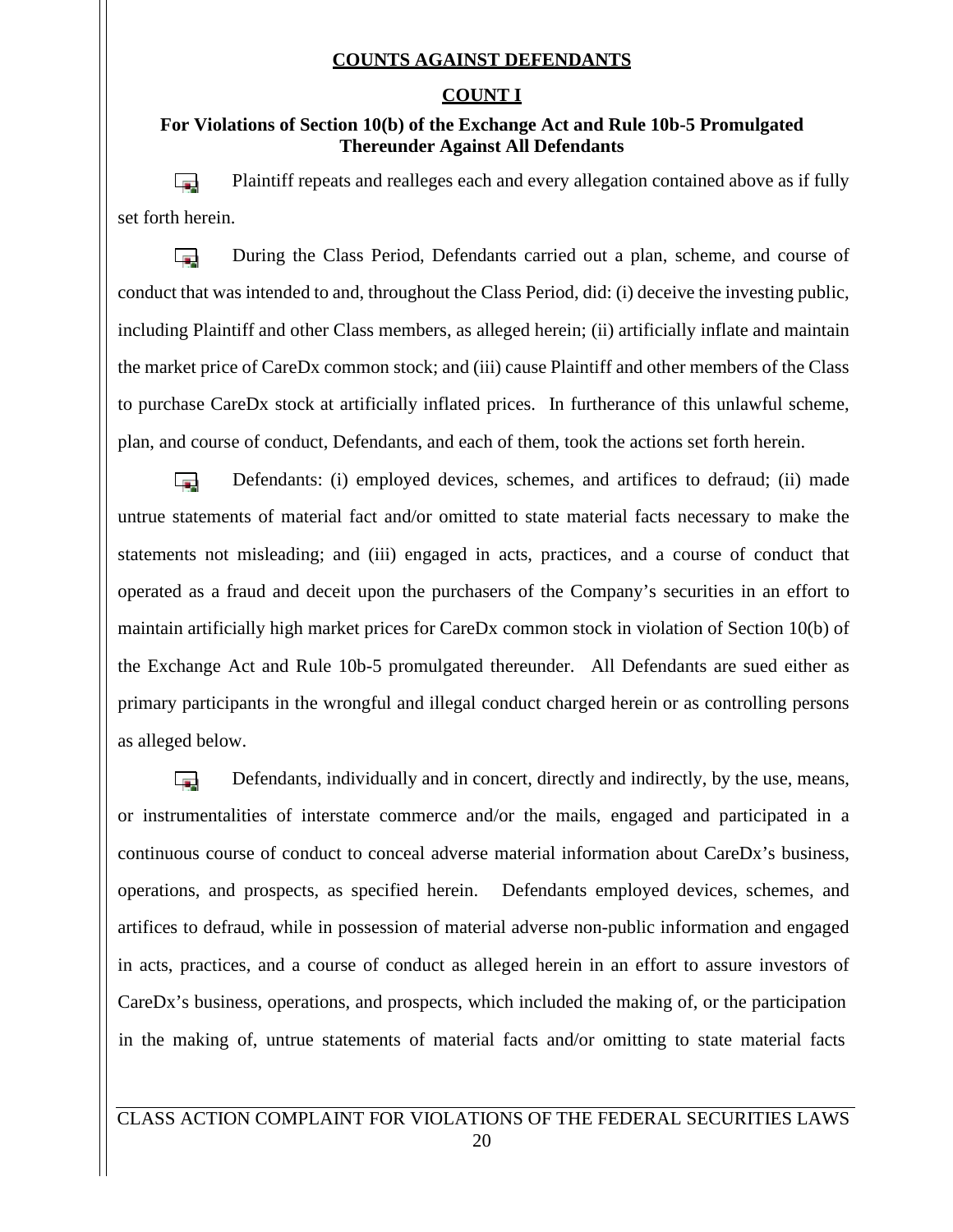necessary in order to make the statements made about CareDx and its business, operations, and future prospects in light of the circumstances under which they were made, not misleading, as set forth more particularly herein, and engaged in transactions, practices, and a course of conduct of business that operated as a fraud and deceit upon the purchasers of the Company's common stock during the Class Period.

Each of the Individual Defendants' primary liability and controlling person liability, **Inches** arises from the following facts: (i) each of the Individual Defendants was a high-level executive and/or director at the Company during the Class Period and a member of the Company's management team or had control thereof; (ii) each of the Individual Defendants, by virtue of his responsibilities and activities as a senior officer and/or director of the Company, was privy to and participated in the creation, development, and reporting of the Company's business, operations, and prospects; (iii) each of the Individual Defendants enjoyed significant personal contact and familiarity with the other Defendants and was advised of and had access to, other members of the Company's management team, internal reports, and other data and information about the Company's financial condition and performance atall relevant times; and (iv) each of the Individual Defendants was aware of the Company's dissemination of information to the investing public, which they knew and/or recklessly disregarded was materially false and misleading.

Defendants had actual knowledge of the misrepresentations and/or omissions of  $\overline{a}$ material facts set forth herein or acted with reckless disregard for the truth in that they failed to ascertain and to disclose such facts, even though such facts were available to them. Such Defendants' material misrepresentations and/or omissions were done knowingly or recklessly and for the purpose and effect of concealing CareDx's operating condition, business practices, and prospects from the investing public and supporting the artificially inflated and/or maintained price of its common stock. As demonstrated by Defendants' overstatements and misstatements of the Company's business, operations, and prospects throughout the Class Period, Defendants, if they did not have actual knowledge of the misrepresentations and/or omissions alleged, were reckless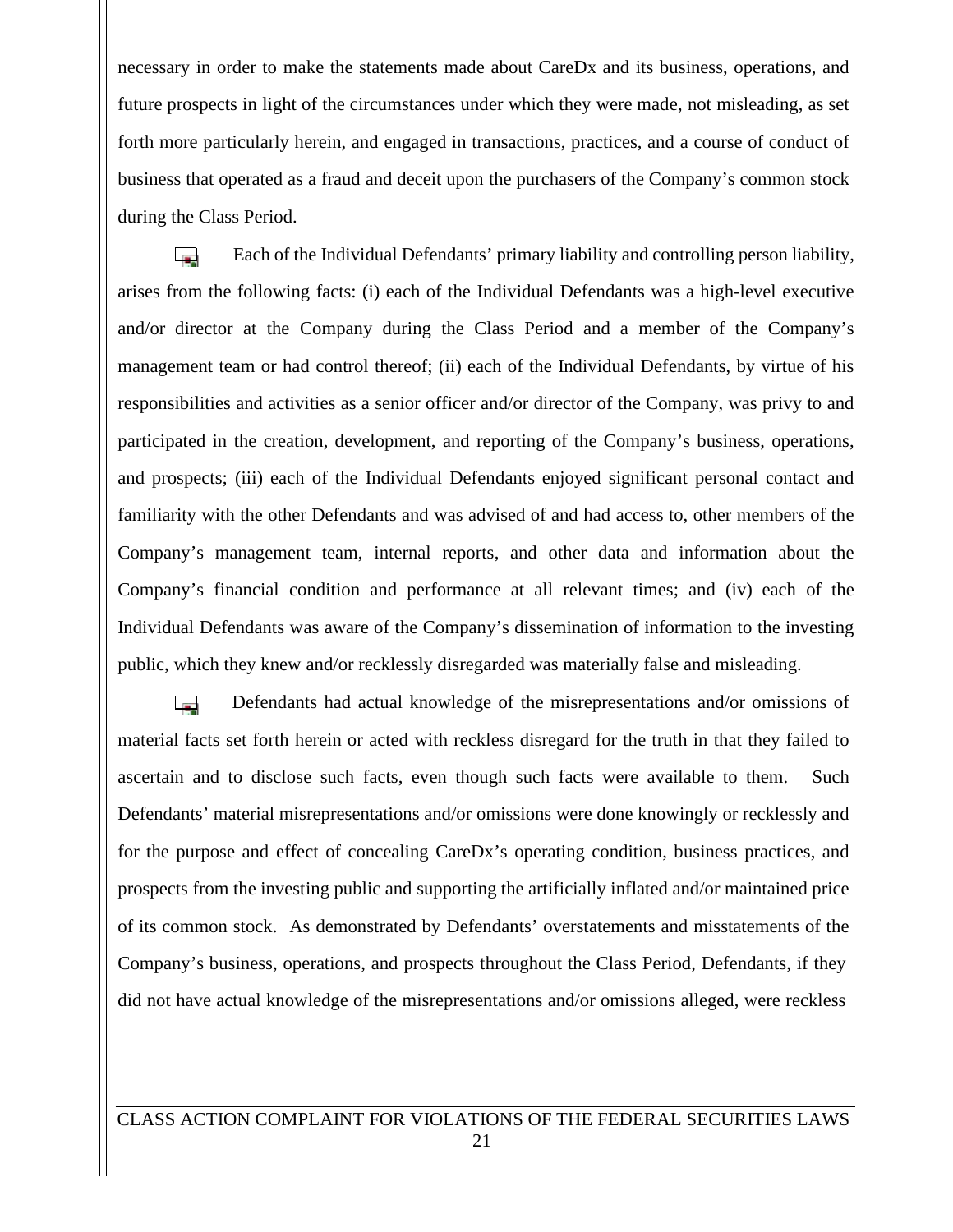in failing to obtain such knowledge by deliberately refraining from taking those steps necessary to discover whether those statements were false or misleading.

As a result of the dissemination of the materially false and/or misleading **Inc.** information and/or failure to disclose material facts, as set forth above, the market price of CareDx common stock was artificially inflated, and relying directly or indirectly on the false and misleading statements made by Defendants or upon the integrity of the market in which the stock trades, and/or in the absence of material adverse information that was known or recklessly disregarded by Defendants, but not disclosed in public statements by Defendants during the Class Period, Plaintiff and the other members of the Class purchased CareDx common stock during the Class Period at artificially inflated prices and were damaged thereby.

 $\overline{a}$ At the time of said misrepresentations and omissions, Plaintiff and other members of the Class were ignorant of their falsity and believed them to be true. Had Plaintiff and the other members of the Class and the marketplace known of the truth regarding the problems that CareDx was experiencing, which were not disclosed by Defendants, Plaintiff and other members of the Class would not have purchased their CareDx common stock, or, if they had purchased such common stock during the Class Period, they would nothave done so at the artificially inflated prices that they paid.

By virtue of the foregoing, CareDx and the Individual Defendants each violated  $\overline{a}$ § 10(b) of the Exchange Act and Rule 10b-5 promulgated thereunder.

As a direct and proximate result of Defendants' wrongful conduct, Plaintiff and the other members of the Class suffered damages in connection with their purchases of the Company's common stock during the Class Period.

# **COUNT II**

# **For Violations of Section 20(a) of the Exchange Act Against the Individual Defendants**

Plaintiff repeats and re-alleges each and every allegation contained above as if fully **Section** set forth herein.

CLASS ACTION COMPLAINT FOR VIOLATIONS OF THE FEDERAL SECURITIES LAWS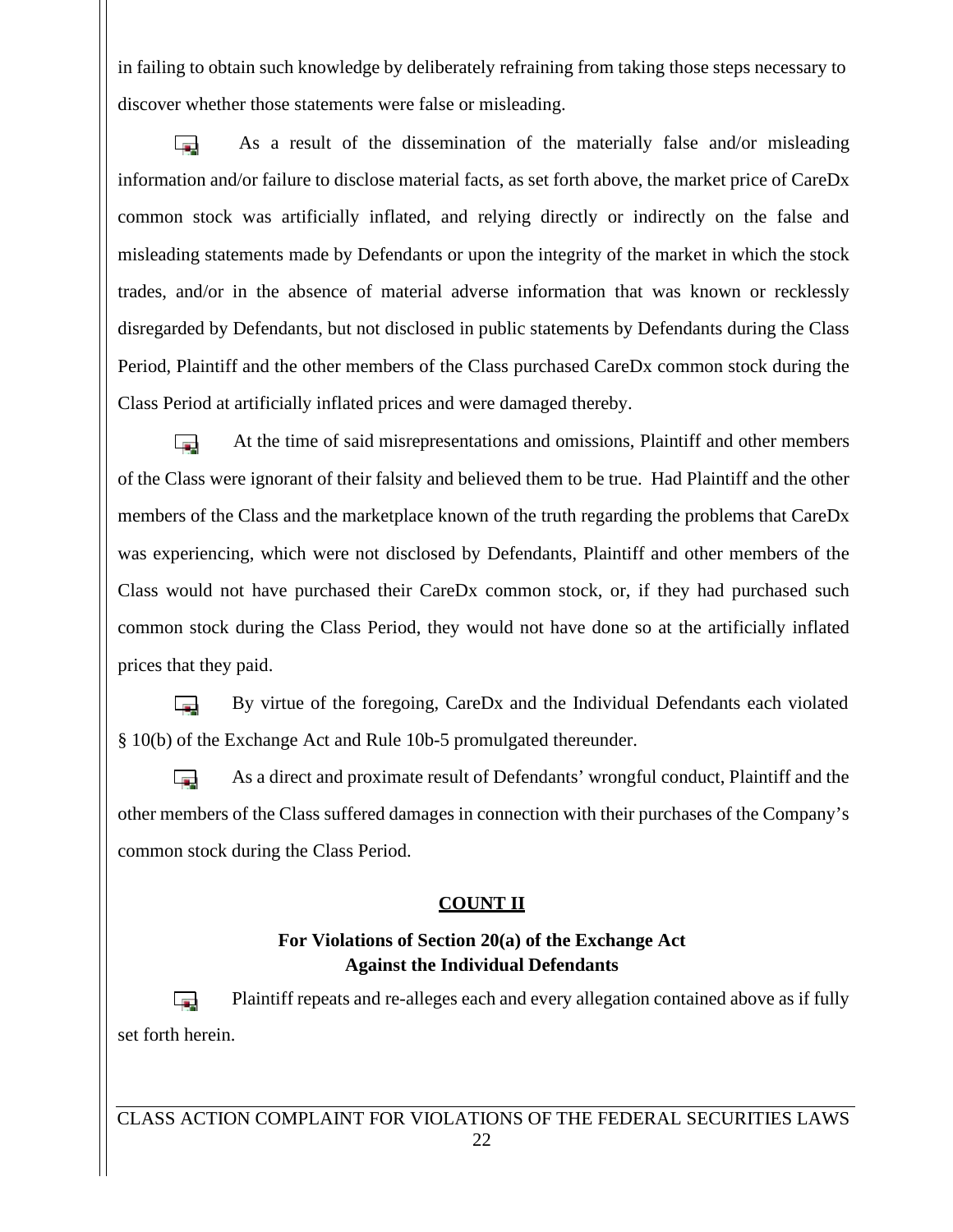The Individual Defendants acted as controlling persons of CareDx within the  $\overline{a}$ meaning of Section  $20(a)$  of the Exchange Act as alleged herein. By virtue of their high-level positions with the Company, participation in, and/or awareness of the Company's operations, and intimate knowledge of the false statements filed by the Company with the SEC and disseminated to the investing public, the Individual Defendants had the power to influence and control and did influence and control, directly or indirectly, the decision-making of the Company, including the content and dissemination of the various statements that Plaintiff contends are false and misleading. Each of the Individual Defendants was provided with or had unlimited access to copies of the Company's reports, press releases, public filings, and other statements alleged by Plaintiff to be misleading prior to and/or shortly after these statements were issued and had the ability to prevent the issuance of the statements or cause the statements to be corrected. Further, the Individual Defendants signed the Company's 2020 and 2021 Annual Reports on Form 10-K and the First, Second, and Third Quarterly Reports for 2021 on Form 10-Q.

In particular, the Individual Defendants had direct and supervisory involvement in **Section** the day-to-day operations of the Company and, therefore, had the power to control or influence the particular transactions giving rise to the securities violations as alleged herein, and exercised the same.

As set forth above, CareDx and the Individual Defendants each violated  $\S 10(b)$ **Contract** and Rule 10b-5 by their acts and omissions as alleged in this Complaint. By virtue of their position as controlling persons, the Individual Defendants are liable pursuant to  $\S 20(a)$  of the Exchange Act. As a direct and proximate result of these Defendants' wrongful conduct, Plaintiff and other members of the Class suffered damages in connection with their purchases of the Company's common stock during the Class Period.

## **PRAYER FOR RELIEF**

WHEREFORE, Plaintiff, individually and on behalf of the Class, prays for relief **Sec** and judgment as follows: